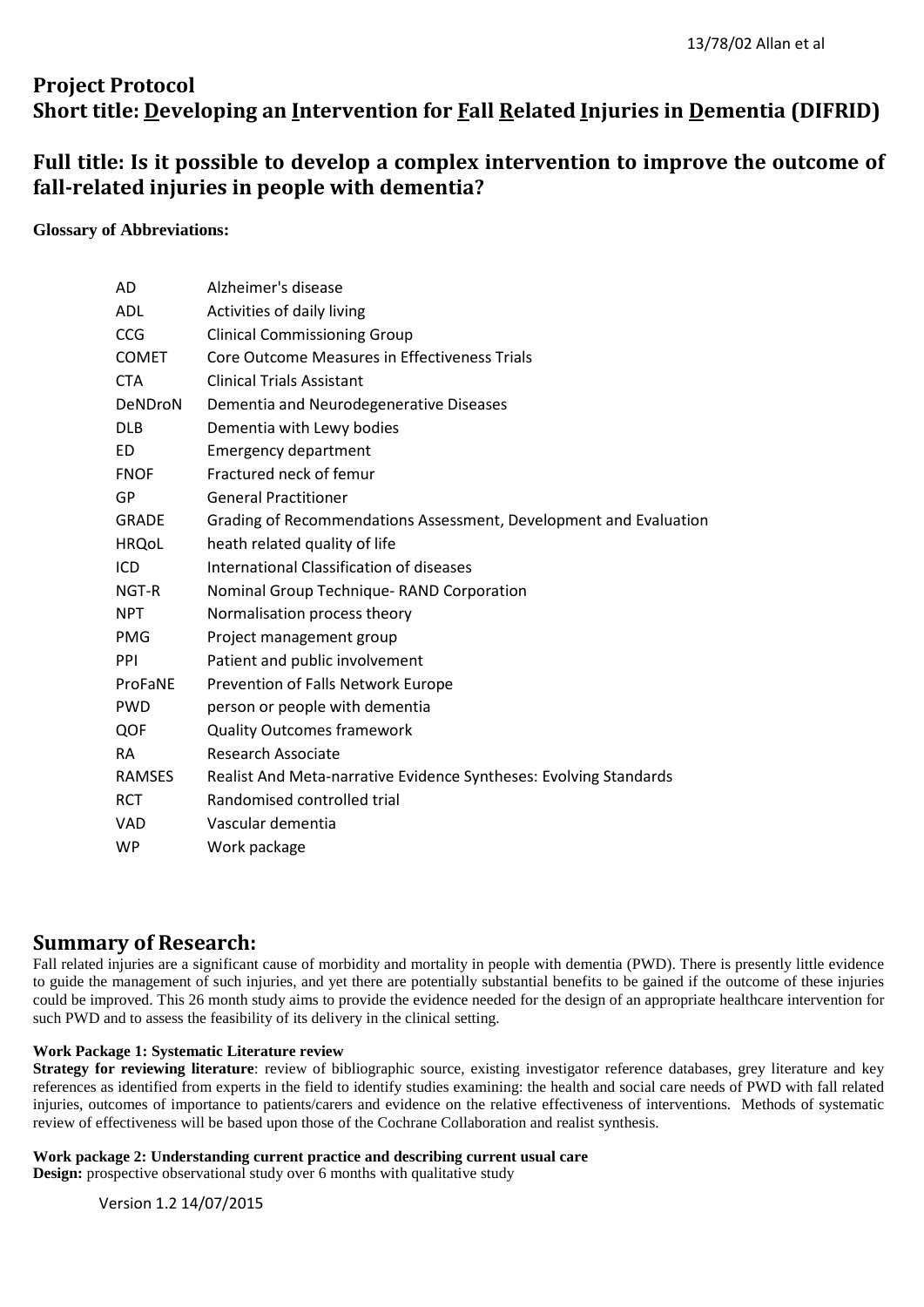**Settings:** 3 UK sites (Newcastle, Stockton, Norwich) each including 3 settings: primary care consultations, paramedic attendances and Emergency department (ED) attendances.

**Target population:** PWD presenting with fall related injuries in each setting at each site.

**Health technology assessed:** Procedure for ascertaining person has a diagnosis of dementia, estimation of number of PWD presenting in each setting, identification of services they are directed to after the fall. In each site a subgroup of 20 PWD and their carers will keep a diary of service usage for 3 months, to describe the type and quantity of care accessed and care pathways followed by such individuals. Qualitative interviews to explore their perceptions of what their care needs were, whether they were met, what might have been improved and what outcomes were important to them. Qualitative interviews of care professionals they encounter, to identify their perceptions of the health and social care needs of PWD, ideas for service improvement, barriers and facilitators to change.

## **Work package 3: Intervention development and validation**

**Design:** Convening of an expert panel with qualitative study

**Health technology assessed:** the panel will review the results of WP1 and 2; assess the feasibility and appropriate setting for recruiting participants to receive the intervention, assess and prioritise specific elements to be combined in a complex health care intervention, identify the most appropriate setting and professionals required for delivery of the intervention, training needs, identify and prioritise outcomes to be measured. Qualitative study: exploration of acceptability of proposed intervention with a range of stakeholders including those identified in WP2.

#### **Work package 4: Pilot implementation**

**Design:** Rehearsal of intervention with process evaluation

**Settings:** as WP2

**Target population:** 15 PWD with a fall related injury in each site (total 45)

**Health technology assessed:** feasibility of participant recruitment, fidelity of delivery of the intervention, feasibility of outcome measurement. Qualitative study: assessment using normalisation process theory of factors influencing the acceptability and implementation of the intervention.

**Final output:** Description of a validated complex intervention with accompanying training materials for its delivery and measurement of outcomes.

## **Background and Rationale:**

It is estimated that in 2011 670,000 people were living with dementia in the UK, of whom 70% live in their own homes, often receiving extensive support from family carers[2]. Although the prevalence of dementia is decreasing among older people, the ageing population means that the absolute numbers of PWD will continue to rise. In our previous study the annual prevalence of falls in PWD ranged from 47-90%, depending on dementia subtype, and PWD living in their own home sustained almost 10 times more incident falls than controls, and their falls were more likely to be injurious[1]. PWD are less likely to recover well after a fall, more likely to be hospitalised, are hospitalised for longer and are more likely to require increased care[3].

There is little evidence regarding the care pathways currently experienced by PWD presenting with a fall related injury, although it is known that falls are a common reason for admission in PWD[4], and that most admissions in PWD with an injury are due to a fall[5]. PWD may present to health services in a range of ways after an injurious fall; the most likely being presentation to emergency services, either via the ambulance service or directly to the Emergency Department (ED). In all cases the health care received after such a presentation will be driven initially by the type and severity of the injury and any medical condition which has directly led to the fall; for example an injury may be managed conservatively, or with a minor or major procedure. Although most falls resulting in a fracture will usually lead to the person presenting to the ED, we know from our previous study of risk factors for falls that the majority of injuries sustained are only soft tissue injuries[1]. We found that the annual incidence of soft tissue injuries ranged from 2.5 times greater in Alzheimer's disease (AD), than in controls, to 11 times greater in Parkinson's disease dementia (PDD) (unpublished data). Some with less urgent injuries may present directly to primary care. Paramedics or GPs seeing older people with only soft tissue injury are usually less likely to refer the person to hospital, but other factors may nevertheless lead to admission and a third of PWD admitted with an injury do not have a fracture[5]. Comorbid factors are more likely to be present in PWD [6] and include an underlying acute medical cause of the fall, delirium, inability to mobilise and carer stress or lack of ability to support them after the fall.

Up to 40% of people presenting to the ED will have a cognitive disorder [7] and this has been shown to be a barrier to providing good emergency care, and may result in preventable admission. A recent review has shown that the evidence underpinning management of PWD in the ED reflects expert opinion rather than controlled trials[7]. PWD presenting to the ED are therefore currently managed using services not designed to meet their needs: a successful intervention would improve care in the ED and may reduce hospital admissions.

Some injuries cause unavoidable admissions, such as fractured neck of femur (FNOF). If admission is required, some technical elements of procedures required to ameliorate an injury would not necessarily be influenced by the presence of a dementia diagnosis, e.g. the choice of hip screw in the case of a fractured hip, but the processes surrounding delivery of such treatment do need to take account of the impact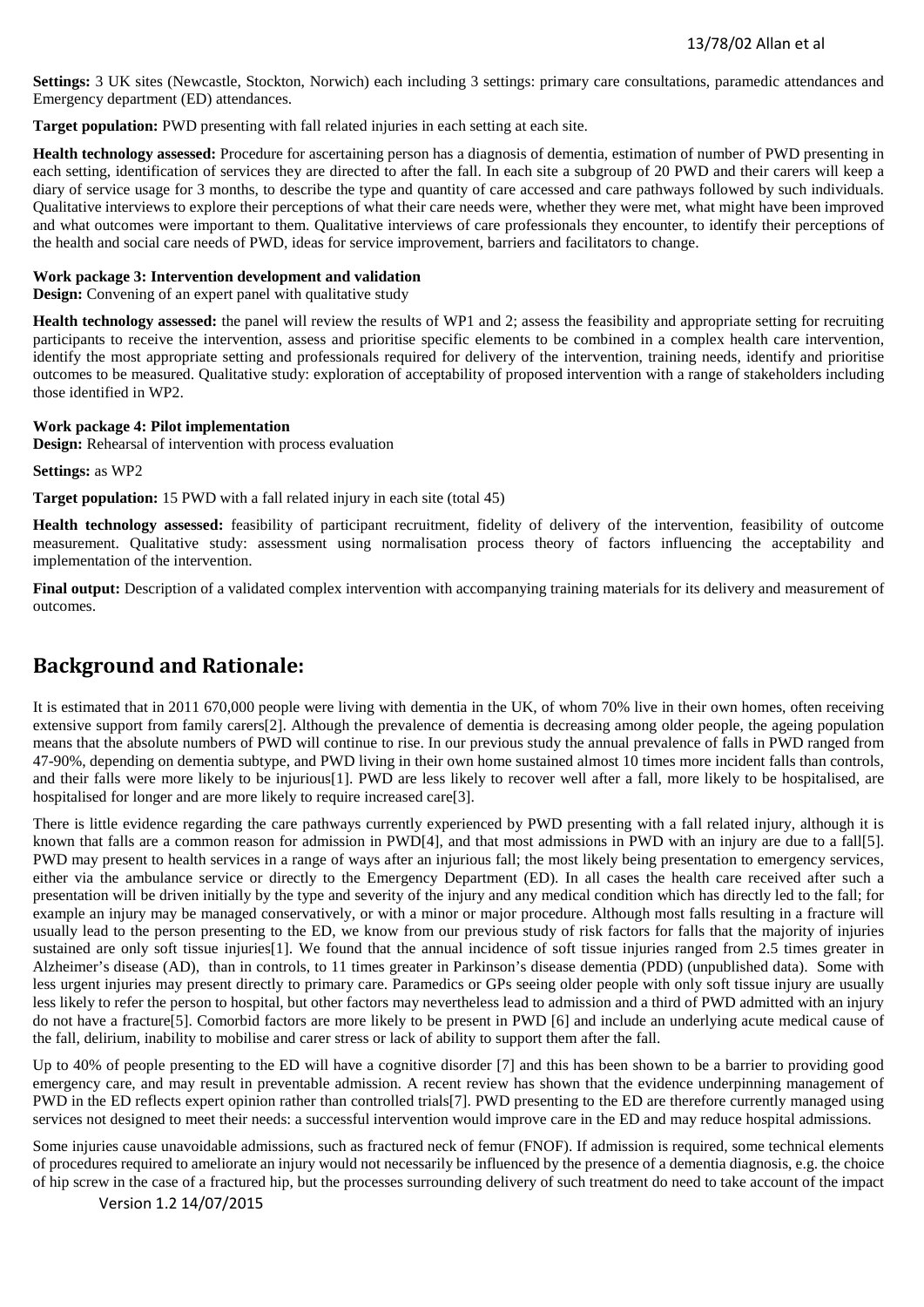of dementia and there is a paucity of tools to assess PWD admitted with FNOF[8]. Many hospitals now have generic care pathways to support inpatient PWD, but families are frequently dissatisfied with general hospital care[9]. There are no current pathways specific to fall related injury in PWD. Staff often perceive PWD as less capable of rehabilitation due to lack of person centred supportive strategies[10]. If supportive care needs are identified for discharge, a range of community services may be accessed, but staff in these services may not have specific training in the care of PWD.

There is a range of ways in which improved management of fall related injuries might reduce adverse sequelae for PWD and carers. Firstly, any fall in older person, whether injurious or not, is known frequently to result in fear of falling and psychological morbidity which may lead the person to restrict their mobility, which result in deconditioning and a cycle of further loss of mobility and frailty. A successful intervention may reduce psychological morbidity and improve wellbeing[11].

Secondly, if physical recovery from the injury itself is poor, further restriction of mobility may occur and independence in activities of daily living may decline. These restrictions may result in reduced social participation, increased burden for informal carer and increased need for formal care. Such problems lead to reduced wellbeing and quality of life for PWD, and substantial costs to both health and social care systems. A successful intervention may support the maintenance or reduce the degree of physical decline and loss of independence. We are not aware of any clinical trials which have specifically tried to address the management of all fall-related injuries in PWD, but there is one small trial showing benefit from a multidisciplinary intervention in a subgroup of people with FNOF who had dementia [12]and there is an ongoing trial of a patient centred model of rehabilitation in people with FNOF and cognitive impairment[13]. In addition one of the investigators is currently Principal Investigator of a NIHR funded programme: Peri-operative Enhanced Recovery hip FracturE Care of paTiEnts with Dementia-"PERFECTED". The aims of this programme overlap with the present research question in that they focus on a specific type of fall related injury in PWD, but there remains a need to improve management of non-FNOF fall related injuries in PWD.

After immediate management of an injury and any underlying medical emergency, much of the health care required will not be directly related to the injury itself, but will need to focus upon prevention of physical and psychological complications, recovery of function, prevention of disability, social support, carer support and prevention of further falls. For older people without dementia there is good evidence that a multifactorial intervention by a specialist falls service will prevent further falls[14, 15]. The components of such a multifactorial intervention are usually directed at known risk factors for falls identified in the individual receiving the intervention. However, such multifactorial interventions have not been shown to be consistently effective in dementia[16] and indeed there are trials which have shown no benefit<sup>[17, 18]</sup>. It is possible that this is because risk factors for falls may differ in PWD or be more frequent or specific to dementia; e.g. wandering [19]or behavioural disturbance[20], Parkinsonism[21, 22], severity of cognitive impairment[21] functional impairment[23] and neuroleptics[24, 25]. Nevertheless, and despite the lack of evidence, for those whose injury or underlying medical condition does not require urgent assessment in hospital, GPs and paramedics often make a referral directly to the local falls service, irrespective of dementia. Such services are not usually tailored to meet the needs of PWD. It is possible that the referral may achieve other benefits for the PWD, such as medication review, treatment of other comorbidities or provision of aids to support activities of daily living, but it is not known whether a falls service is the best setting for addressing these goals. Indeed it is not known what goals would be of most importance to PWD who fall. In designing any kind of intervention to address the problem of fall related injuries in PWD, it is vital that the intervention addresses outcomes of importance to PWD themselves, their carers and their care professionals. We accessed the COMET initiative database and found no consensus regarding suitable outcomes for fall related injury, although there were two publications regarding interventions of relevance in this situation: the ProFaNE Consensus on a common outcome data set for fall injury prevention trials[26] (domains include falls, injuries, psychological consequences of falling, HRQoL, physical activity) and those identified by the European Consensus on outcome measures for psychosocial intervention research in dementia care[27] (domains include patient mood, quality of life, activities of daily living and behaviour, and carer mood and carer burden).

In summary PWD, who sustain fall related injuries currently receive a range of health interventions, but a single model of care for this specific situation has not previously been described and the potential demand for such an intervention is not known. Given all the aspects of care relevant to the situation as described above it is apparent that a new model of care would take the form of a complex intervention. Given the frequency of this problem in PWD it is clear that this is an important area for research. There is also no current consensus on the best outcomes to measure the impact of such an intervention or its cost effectiveness and therefore research is required to develop suitable outcomes.

## **Aims and objectives:**

The overall aim of this study is to assess through a series of work packages (WPs) whether it is possible to design a complex intervention to improve the outcome of fall-related injuries in people with dementia living in their own homes.

## **Work Package 1: Literature review**

To conduct systematic literature reviews which will synthesise the current evidence regarding the management of fall related injuries in dementia:

a) What are the health and social care needs of community dwelling people with dementia (PWD) sustaining a fall related injury?

b) Which outcomes are important and relevant for such PWD, their carers and their health and social care professionals (the stakeholders)? c) What evidence is currently available regarding the effectiveness and cost effectiveness of interventions aimed at improving the outcome of fall related injuries in PWD?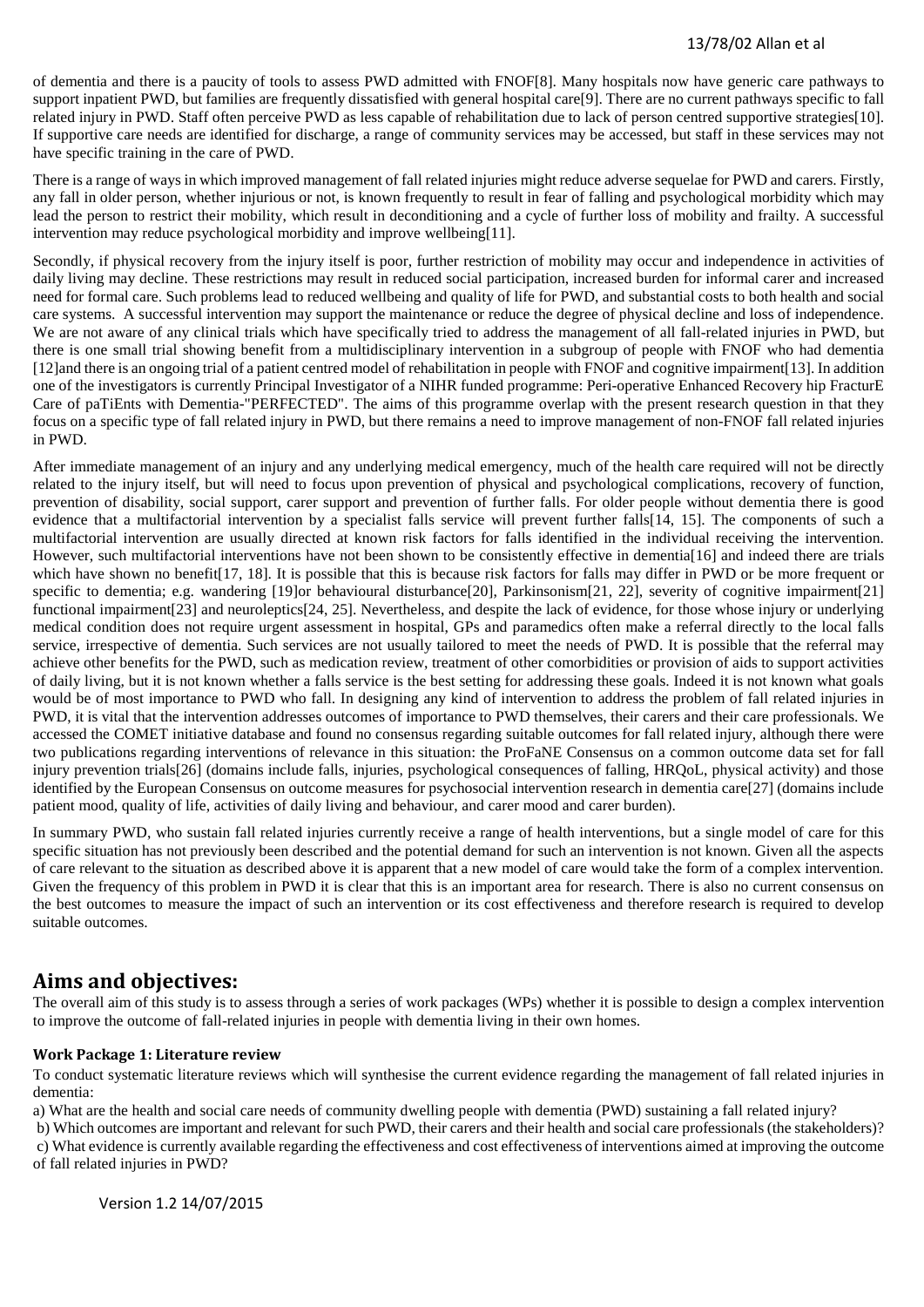## **Work package 2: Understanding current practice**

To explore how PWD are currently presenting to healthcare services with a fall related injury, across a range of UK settings, and to assess their needs and relevant outcomes:

a) To quantify in 3 UK sites, PWD presenting to health services with a fall related injury. In each site numbers of cases and availability of diagnoses will be measured in 3 settings which might be suitable for identifying recipients of an intervention: primary care consultations by PWD, paramedic attendances at homes of PWD and attendances at the emergency department (ED) by PWD (total 9 settings)

b) To understand current care pathways ("usual care") experienced by a subgroup of PWD identified in WP 2a), and to assess what services PWD who experience a fall use and use these data to develop a data collection tool for use in the evaluation of a new intervention

c) Through a qualitative study with a subgroup in each site, to identify their care needs, to explore the opportunities for and the barriers to improvement in their care from the perspective of all stakeholders and to identify and prioritise the outcomes which are important to the stakeholders

#### **Work package 3: Intervention development and validation**

To develop and validate an intervention to improve outcomes for PWD with a fall related injury, drawing on the findings of WP 1 and 2: a) Convening an expert panel to

-Review the results of the WP1 and 2 in order to identify the key elements to be included in the intervention, the most appropriate setting for recruiting recipients of the intervention, where it should be delivered and its feasibility within UK NHS practice settings

-Describe the outcome measures to evaluate the effectiveness and cost-effectiveness of the intervention

b) To validate the proposed intervention through qualitative work with stakeholders, including some participants from WP2.

#### **Work package 4: Pilot implementation of intervention**

In a non-randomised feasibility study, to deliver the proposed intervention to 15 patients in each of the 3 sites, and to assess

- a) Is it possible to recruit PWD to such a study?
- b) Can the intervention be delivered in the proposed setting in each of the 3 sites?
- c) Is it possible to collect relevant outcome data?
- d) Through a qualitative study, to understand factors influencing the acceptability and implementation of the intervention

## **Research Plan:**

This study will use a range of designs and methodologies to answer the research questions over the course of 4 linked WPs in accordance with the MRC guidance on the stages of developing and evaluating complex interventions.

## **Overview of the health technology being assessed:**

The health technology to be assessed in this project is a complex intervention and is at the earliest stage of development described in the MRC guidance on developing and evaluating complex interventions. People with dementia who sustain fall related injuries currently receive a range of health interventions, but a single model of care in the form of a complex intervention for this specific situation has not previously been described and the potential demand for such an intervention is not known. We have taken the approach that in order to develop a new, person centred and effective complex intervention for this group of patients, we must first be able to answer the following **research questions**.

- 1. What are the health and social care needs of patients and carers which must be addressed by the complex intervention?
- 2. What is the likely demand for the complex intervention?
- 3. What are the health and social care interventions already being received by patients and carers (i.e. what is usual care)?
- 4. What are the best available ideas for a new complex intervention (from the perspectives of all stakeholders)?
- 5. What are the outcomes of importance which the complex intervention must influence (from the perspectives of all stakeholders)? 6. How should changes in these outcomes be measured with respect to clinical effectiveness and cost-effectiveness and have these
- been measured in any previous studies?

In **WP 1** we will identify existing literature which addresses these questions. We anticipate that the literature in this area will be scarce; therefore, **WP 2** will provide additional primary research evidence to answer these questions from the perspectives of all stakeholders (patients, carers, health and social care professionals and health and social care commissioners). This will provide us with the best available evidence and theory required to design an appropriate new complex intervention.

In **WP 3** we will convene a professional and PPI consensus panel to review the findings of the prior work packages. A modified Delphi approach will be used to ensure the design of the new intervention takes account of the full range of stakeholders' views and not just the views of the research team. Given the necessity for the preceding research which will inform the design of the complex intervention in WP 3, it is not possible to describe the intervention in detail at this point. However, from our initial review of the literature and our knowledge of previous research in both falls in older people, and in the generic care of PWD, it is possible to deduce that the panel may describe a range of interventions, which may vary considerably in intensity. The lowest intensity intervention would be an educational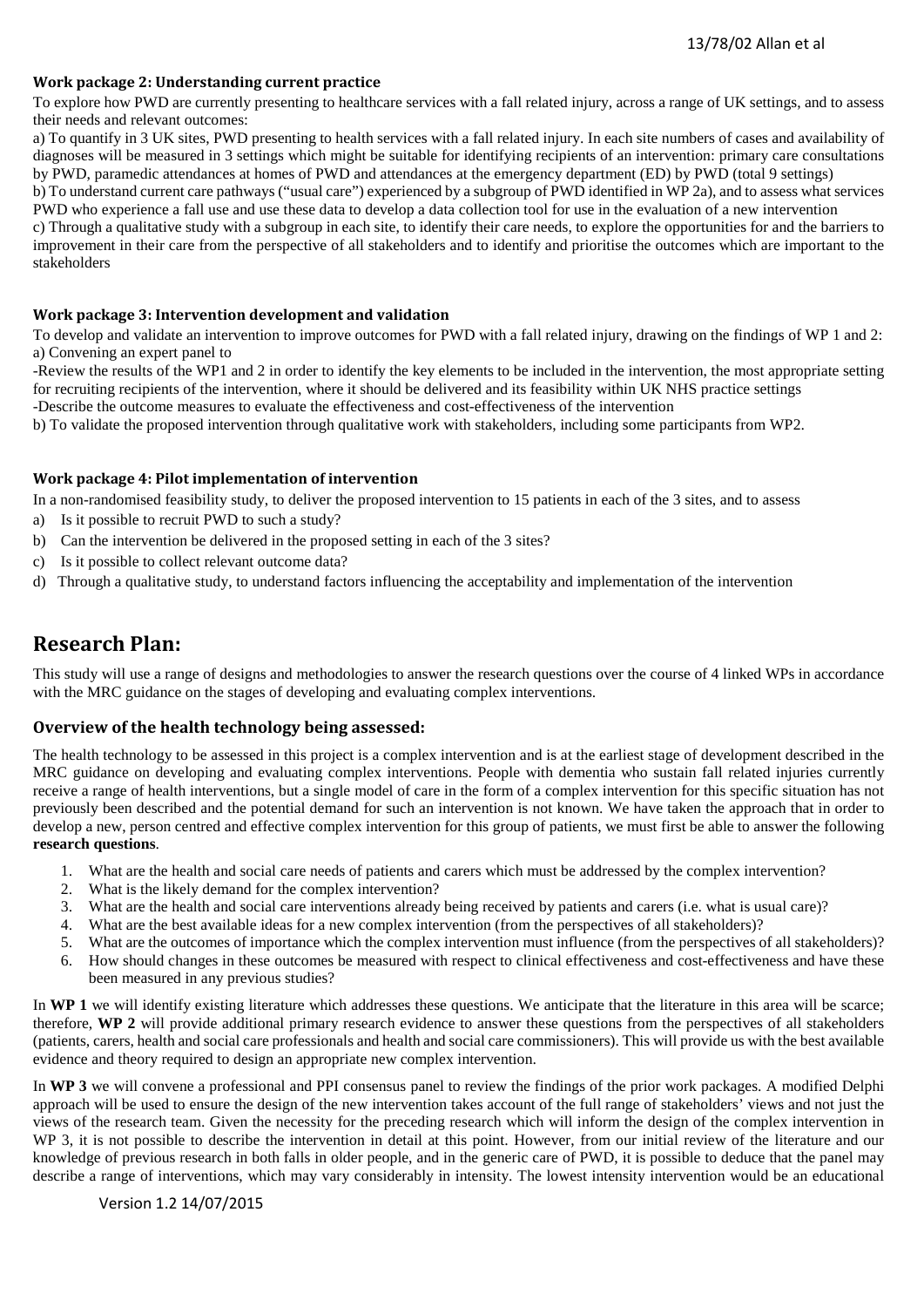## 13/78/02 Allan et al

intervention. In this case, the usual multidisciplinary staff in the usual settings would deliver care, but staff would receive additional training in the principles of dementia care. A medium intensity intervention might include usual multidisciplinary professionals delivering the majority of care, after receipt of an educational intervention and with consultative input from a dementia specialist. In a high intensity intervention, a multidisciplinary specialist dementia team might deliver all the care, in a dementia friendly environment. The team might provide elements of a falls service, but also provide expertise such as antipsychotic review or management of challenging behaviour.

Once a new intervention is designed it needs to be assessed in a phased approach, via pilot studies which explore the feasibility of implementation and address any uncertainties in design. In **WP 4** we will undertake a rehearsal of the intervention in a pilot study. We will assess the feasibility of participant recruitment to a clinical trial of the health intervention, assess the fidelity of delivery of the intervention in an NHS setting, assess variability of delivery between sites and assess the feasibility of outcome measurement. In a qualitative study we will assess the factors influencing the acceptability and implementation of the intervention. The evidence from WP 4 will be used to make recommendations regarding whether it is feasible to deliver the intervention designed in WP3 in an NHS setting, and any necessary changes in the design of the intervention which would be required before planning a definitive clinical trial to evaluate the effectiveness and cost effectiveness of the intervention. We describe the WPs in detail below:

## **Work package 1**

#### **Design and theoretical/conceptual framework:**

We will use established methods of systematic review to identify empirical evidence regarding the health and social care needs of PWD with fall related injuries, outcomes of importance to patients, carers and professionals and comparative studies providing evidence on the relative effectiveness and cost effectiveness of interventions. Methods of systematic review will be based upon those of the Cochrane Collaboration. The systematic reviews in WP1 will be registered on the PROSPERO database of systematic reviews [\(http://www.crd.york.ac.uk/PROSPERO/\)](http://www.crd.york.ac.uk/PROSPERO/) and progress will be reported on the website. As we expect the number of articles eligible to be included in the systematic review to be scarce, the review will be supplemented using the methodology of realist synthesis. This more recent approach to the review and synthesis of evidence will enable us to include qualitative studies and focus on understanding the mechanisms by which putative complex interventions might work to improve outcomes for our target population. We will adhere to methodological guidance developed by the Realist And Meta-narrative Evidence Syntheses: Evolving Standards (RAMSES) project [\(http://www.ramsesproject.org\)](http://www.ramsesproject.org/). The synthesis will assist the panel in WP3 in their evaluation of all possible ideas regarding the components to be included in the newly designed intervention.

#### **Target population:**

For the Cochrane review, articles will be included if they include people with a known diagnosis of dementia who live in the community, and who present to health services having sustained a fall with or without related injury.

For the realist synthesis, we expect that we may need to examine literature from related populations in order to ensure that we access the full range of potential ideas for components of the intervention. Articles relating to PWD with non-injurious falls will be included because they do include a very similar population to the target population of the brief. If literature is very sparse with respect to ideas for interventions, we will also consider evidence from non-cognitively impaired older people with fall related injuries.

#### **Search strategy:**

The searches for the systematic review and the full scope of the realist synthesis will be performed will be agreed by investigator consensus in consultation with the PPI panel. We will review bibliographic sources, existing investigator reference databases, grey literature and key references as identified from experts in the field. Databases reviewed will include AMED, CINAHL, MEDLINE, EMBASE, Cochrane Libraries, Biomed Central, Health Management Information Consortium, Physiotherapy Evidence Database (PEDro), Zetoc and the NHS Economic Evaluation Database. Unpublished literature and clinical trial registries reviewed will include: OpenGrey, WHO International Clinical Trials Registry Platform, Current Controlled Trials, UKCRN Portfolio Database, National Technical Information Service and the UK National Research Register Archive. NHS sources will include the DH Publications site, and the NHS's NICE recommendation database.

Eligible literature will include both quantitative and qualitative studies which examine the presentation rates and care pathways experienced by PWD who sustain a fall related injury, studies which seek to identify the health and social care needs of PWD who fall, studies which seek to identify relevant health and social care outcomes in this group and studies which examine the effectiveness of interventions relevant to the management of fall related injuries within a clinical trial. Finally we will identify current methods for evaluating quality of life in the target population. A generic heath related quality of life (HRQoL) may not be appropriate for this study and so we will examine both other dementia specific quality of life measures and those measures previously used in the falls literature. We will identify appropriate quality of life measures that can capture the performance of the intervention and present these to the panel in WP3 for consideration.

#### **Data collection:**

A database of published and unpublished literature will be assembled. Citations will be selected for inclusion using criteria based on the research questions above. Copies of full manuscripts of potential articles will be obtained and two reviewers will independently select those which meet the predefined criteria. Data will be extracted using a bespoke data extraction form which extracts the information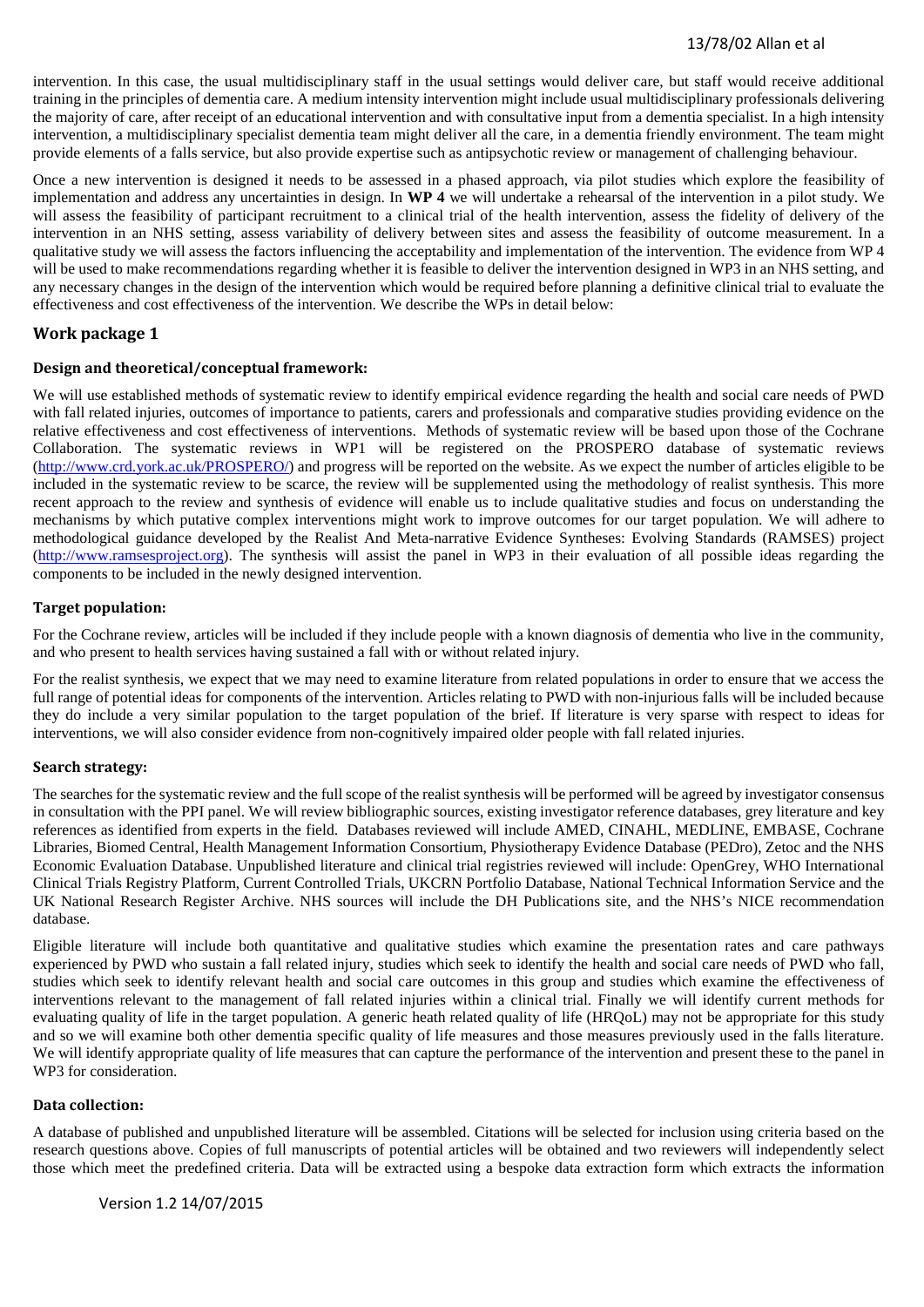required for both reviews. Authors of conference abstracts will be contacted for full papers if available and included articles will be tracked in Science Citation Index to identify further relevant articles. New articles meeting our search terms will be identified during the period of the review using electronic alerts.

## **Data analysis:**

Quality of included studies will be assessed using accepted standards for systematic review: Grading of Recommendations Assessment, Development and Evaluation (GRADE) methodology and Newcastle Ottawa scale for non-randomised studies. Meta-analyses will be performed using standard software if sufficient literature is available. Heterogeneity of results will be assessed statistically and graphically using funnel plots, and sub group analyses will be used to explore sources of heterogeneity. The realist synthesis will cover the papers identified in the systematic review and qualitative or mixed method studies linked to these papers, as well as papers exploring our research questions in the extended populations described above. Themes will be identified with respect to ideas for components of an intervention and ideas for relevant outcomes. For each theme we will consider the interactions between context, mechanisms and outcomes. The findings of each review will be joined using narrative text and commentary for consideration by the panel in WP3; these will be sent to the panel for review in advance of the first meeting.

## **Work package 2:**

## **Health technologies being assessed:**

We anticipate that the literature addressing our research questions in WP1 will be scarce; therefore, WP2 will provide additional primary research evidence to answer these questions from the perspectives of all stakeholders (patients, carers, health and social care professionals, health and social care commissioners). This will provide us with the best available evidence and theory required to design an appropriate new complex intervention.

## **Design and theoretical/conceptual framework:**

We will use both quantitative and qualitative methods in an observational study, which will describe current models of usual care and identify how the models might be adapted in a complex intervention package.

a) A prospective design will be used to quantify in 3 UK sites, the numbers of incident PWD presenting to health services with a fall related injury, and to determine how many present to each of 3 settings: primary care consultations, paramedic attendances and attendances at the emergency department (ED) (total 9 settings). The proportion in whom a known diagnosis of dementia can be verified by the research team will be determined.

b) A combination of quantitative and qualitative methods will be used to describe and understand current care pathways ("usual care") experienced by a subgroup of 20 participants (PWD and carers). We will make use of prospective diary completion to identify the range of services accessed by the participants. We will quantify the frequencies with which different service elements are accessed, which health and social care professionals are delivering the care and for how long. This will allow us to describe the pattern of usual care with which any intervention will be compared in the future. The information acquired in the diaries will also be used to assess resource use by the participants and to enable the development of a health economic tool to measure the use of services in a definitive study.

c) A qualitative study of patients and carers from the sub study and of health and social care staff providing or commissioning their care will be undertaken in each site, using semi-structured interviews. This will identify care needs; explore the opportunities for and the barriers to improvement in their care from the perspective of all stakeholders; and identify and prioritise the outcomes which are important to different stakeholders. Additionally we will explore the extent to which existing falls interventions at each site (e.g. exercise classes; falls clinics) are appropriate for PWD through observation. Data collection and analysis will be informed by Normalization Process Theory which will enable us to develop a theoretical understanding of the likely processes of change required to improve the current model of care.

#### **Target population:**

People with a known diagnosis of dementia who live in the community, and who present to health services having sustained a fall related injury. The definitions of "known diagnosis of dementia" and "fall related injury" are given in the inclusion criteria below.

## **Inclusion/Exclusion Criteria:**

#### *Inclusion criteria*

Participants will be adults with a known diagnosis of dementia, made prior to entry into the study, by a specialist in dementia care (Geriatrician, Neurologist or Old Age Psychiatrist). The diagnosis must be confirmed within 72 hours by the patient's GP who will be asked to confirm that the potential participant is on the practice's QOF register of people with dementia, or the GP will confirm that the person's records contain confirmed Read Codes which will result in the QOF register being updated to include this person. Appropriate Read Codes (and their equivalent ICD codes) for including a person on the QOF register are given in appendix 1.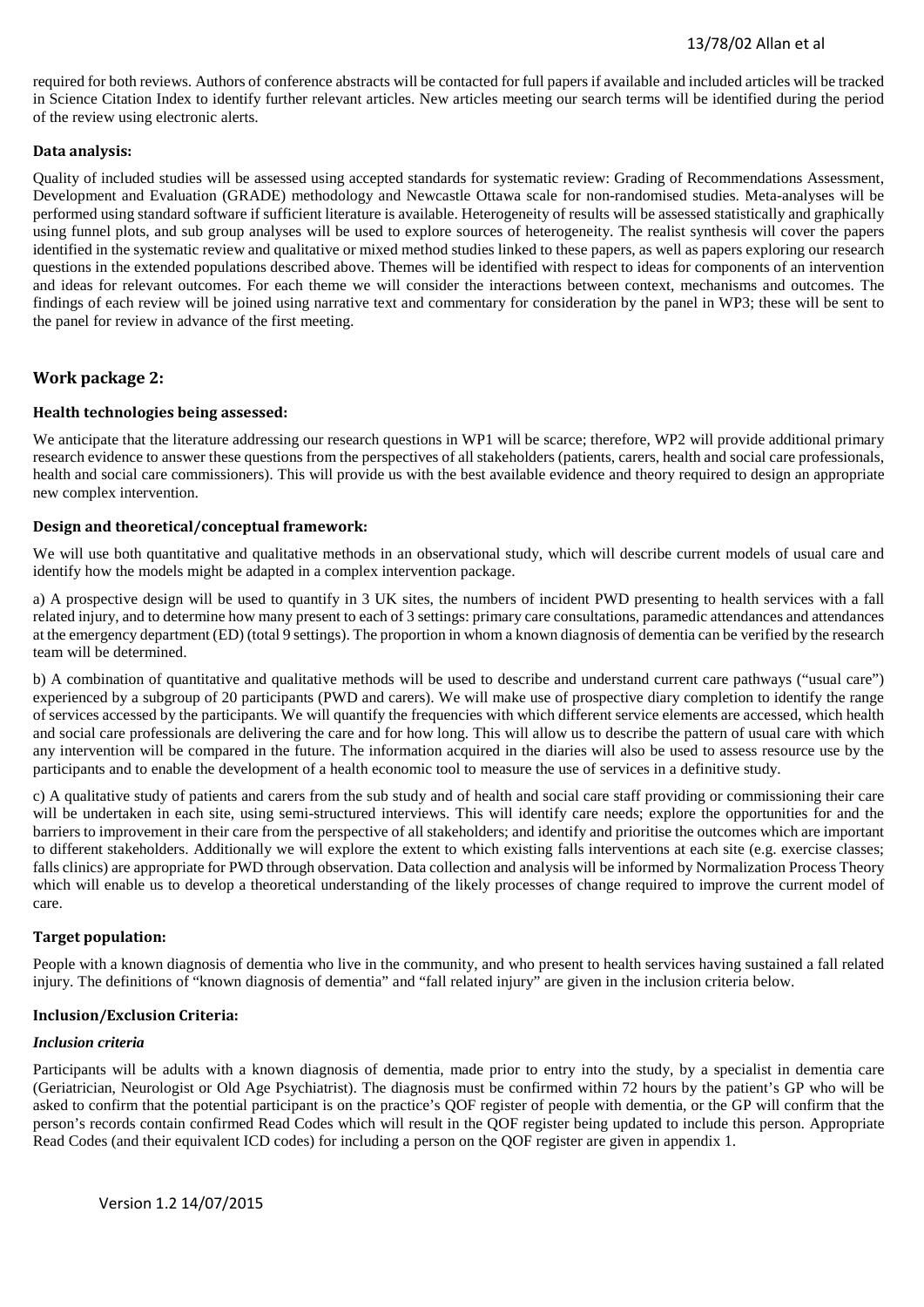Participants must have sustained at least one fall related injury within the 48 hours prior to their identification as a potential study participant. The fall causing this injury will be known as the *index fall*. A fall will be defined as defined as an event whereby a person comes to lie on the ground or another lower level with or without loss of consciousness. Injuries will be defined using ICD-10-CM Diagnosis Codes: "Injury, poisoning and certain other consequences of external causes S00-T88". A fall related injury will be defined as an injury which comes about as a direct consequence of the index fall.

Participants must be dwelling in the community at the time of the index fall.

For those participants who will complete the sub study, there will be an additional requirement that the person must have a family member or other carer available to assist with completion of the diaries.

#### *Exclusion criteria*

Participants will be excluded from the study if the diagnosis of dementia cannot be confirmed by consultation with the GP within 72 hours of their being identified as a potential participant, or if it is found that they were dwelling in residential or nursing care or were a hospital inpatient at the time of the index fall. Participants who refuse consent will be excluded.

#### **Setting/context:**

We have chosen 3 research sites which reflect a range of NHS practice to allow for generalisability whilst also providing value for money of the research project. Newcastle upon Tyne is an urban area with primary care provided by two CCGs working together as an alliance, and with emergency secondary care provided by a University teaching hospital with a long track record of innovation in the management of falls. All residents of this CCG live close to the hospital providing emergency care. Hartlepool and Stockton-on Tees cover both urban and rural areas, with a single CCG and emergency secondary care provided by a district general hospital at Stockton-on–Tees, which covers a wide geographical area. Both of these sites are served by the North East Ambulance service. Both currently have dementia diagnosis rates above the national average. Norwich also covers an urban and rural area in the East of England, with primary care provided by a single CCG and emergency secondary care provided by a University Hospital, but dementia diagnosis rates are below the national average.

We have identified 3 potential clinical settings where a future definitive trial of an intervention may seek to recruit patients:

The first setting will be in **primary care**: patients with a known diagnosis of dementia presenting with a fall related injury to any primary care professional at participating practices in the 4 CCGs involved in the study (NHS Newcastle West CCG, NHS Newcastle North and East CCG, Hartlepool and Stockton-on Tees CCG and NHS Norwich CCG).

The second will be in the community: **paramedics** attending calls to a person with possible dementia presenting with a fall related injury. This will apply to calls within the postcodes served by the CCGs described above.

The third setting will be in secondary care: patients with possible dementia, resident within the postcodes served by participating CCGs, presenting to the **emergency departments** of the Royal Victoria Infirmary, Newcastle upon Tyne (RVI), the University Hospital of North Tees, Stockton on Tees (UHNT) and Norfolk and Norwich University Hospital, Norwich (NNUH).

The observational study in WP 2 will take place in all 3 settings at each research site (Newcastle upon Tyne, Hartlepool/Stockton-on Tees and Norwich).

## **Sampling:**

## **Work Package 2.1 Service Evaluation**

We will conduct qualitative interviews with the professionals involved in caring for PWD, and commissioners, to identify their perceptions of the health and social care needs of PWD with injurious falls, important outcomes, ideas for service improvement, barriers and facilitators to change, using a snowball sampling approach.

#### **Work Package 2.2 Service Review**

In view of the current waiting lists for some falls-related interventions (and the duration of other interventions), patients participating in the sub study will not necessarily have completed all interventions within the timeframe allocated for WP2. We will therefore recruit up to 12 patients from services which would not otherwise be included in the study (e.g. Staying Steady or strength and balance classes).An understanding of these interventions and their appropriateness for PWD will be gained through observation of existing services and interviews with service providers.

## **Work Package 2.3 Prospective Observational study**

Estimated numbers of community dwelling people with dementia in each site in 2012-13 were: NHS Newcastle West CCG: 1020; NHS Newcastle North and East CCG: 1086; Hartlepool and Stockton-on Tees CCG: 2117 and NHS Norwich CCG: 1993[28]. Current diagnosis rates for each of these CCGs in 2012-13 were 55%, 54%, 54% and 41% respectively, with target diagnosis rates by the end of 2014 being at least 60% in the 3 CCGs in the North East and 54% in Norwich. Prior to commencement of the study we will facilitate a coding exercise in participating practices to ensure that QOF registers are as accurate as possible. If these targets are reached we would therefore be sampling from 3 cohorts of QOF registered PWD numbering 1263, 1270 and 1076 in Newcastle, Stockton and Norwich respectively.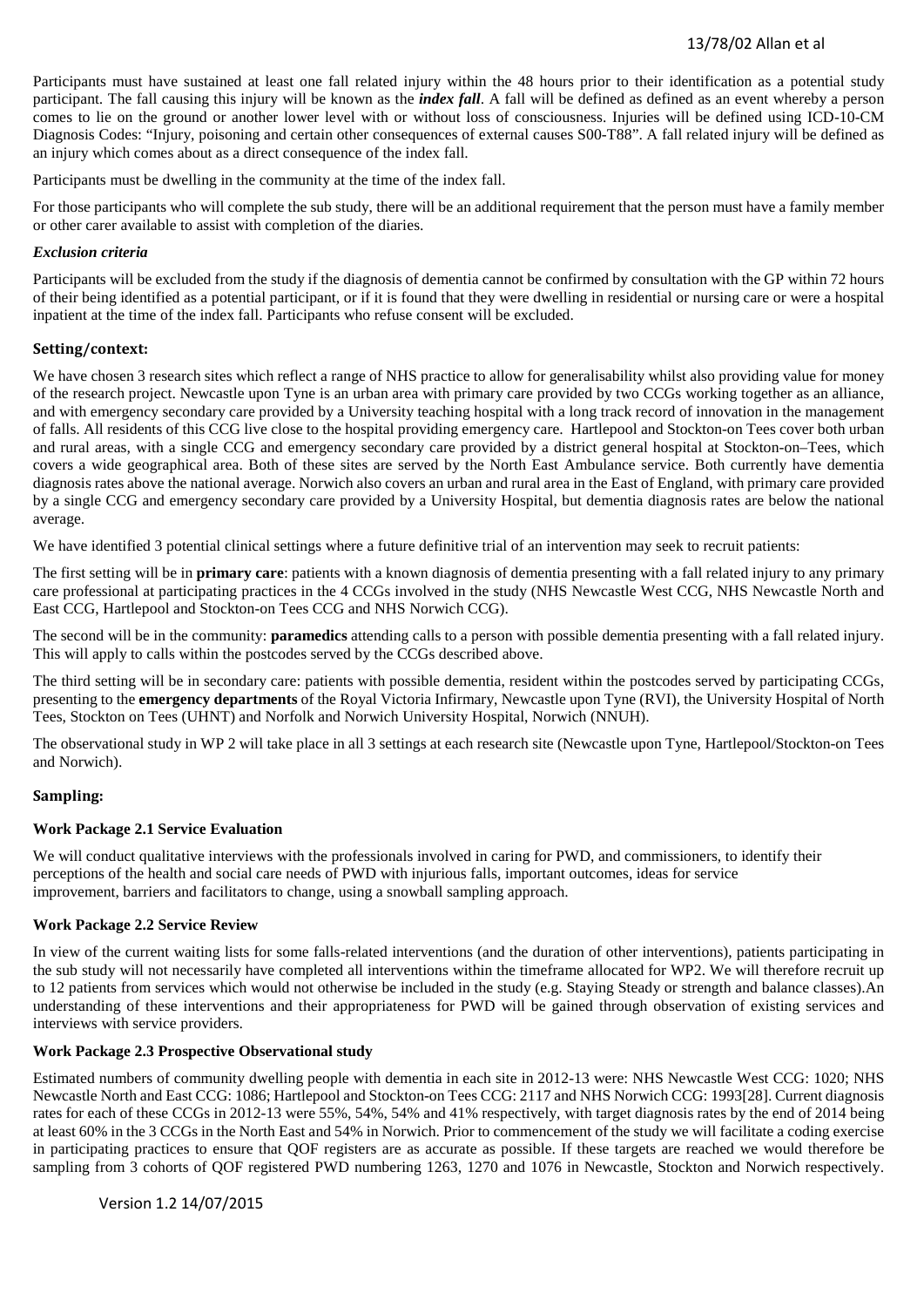From our previous prospective study of falls in dementia we know that 26% of people with AD, 36% of people with Vascular dementia (VAD) or dementia with Lewy bodies (DLB) and 65% of people with PDD sustain at least one fall related injury per annum [1]. Even taking the most conservative of these groups, if the entire cohort sustains a fall related injury at least as often as those with AD then we would estimate there to be at least 5-6 fall related injuries per week in QOF registered PWD in each of the three sites.

In the observational study in WP 2.3 we firstly aim to quantify in each site the numbers of cases presenting to each of the three settings in whom both a fall related injury and a QOF registered diagnosis of dementia can be confirmed within 72 hours of the initial presentation. This will allow us to estimate the potential numbers of eligible cases to be approached in any future definitive trial. This is essential information informing the feasibility of such a trial. We estimate that a period of 6 months will be sufficient to give a reasonable estimate of monthly presentation rates.

During the first 3 months of the observational period of WP 2 we will aim to recruit PWD at each site to the detailed sub study. These PWD (assisted by family members) will keep diaries mapping their health and social care use. PWD for the sub study will be sampled purposively from each of the three settings to ensure we capture the range of usual care pathways for the target population. It is anticipated that up to an average of 20 patients per site would need to be studied in order to reach saturation of pathways identified (1-2 participants per week at each site). Once data saturation is reached, we will continue to quantify cases, but participants will not be asked to join the sub study.

A purposive sample of up to 21 of these PWD (across all sites) and their key informal carer will be selected for inclusion in the qualitative study. We will ensure that the sample includes PWD from different sites, services and pathways. A purposive sample of up to 36 professionals will also be recruited, ensuring that a range of health and social care providers are included alongside commissioners in each site.

## *Screening and Recruitment*

In primary care, patients on the dementia QOF register will have a flag applied to their records. If a primary care consultation occurs with these patients, the professional will be alerted to determine whether the consultation is due to a fall related injury and if yes, the consultation will be added to the screening log. Consent will then be sought from the patient and/or their carer for the research team to contact the person with further information about the study. When a consultation with consent for contact is recorded on the log an alert will be forwarded to a clinical trials assistant (CTA) in the relevant clinical research facility (Newcastle or Norwich), prompting them to contact the practice for details. The CTA will keep in regular contact with the participating practices to ensure that practices remain aware of the log and to identify and resolve any obstacles which become apparent.

In the community, paramedics attending a person with a fall routinely refer the person to the local integrated falls services via a dedicated telephone number. Basic information about co-morbidities is sought by the person receiving the referral at the time of the referral. During the period of recruitment the teams will be asked to include a question about whether it is *possible* that the person may have dementia. This information may be obtained by a direct history of known dementia or confusion from the person or their carer, or if not available if the person appears to be confused in the opinion of the paramedic. All persons with possible dementia who have sustained an injury will be added to the screening log. The paramedic will be prompted to seek verbal consent for the research team to contact the person with further information about the study. The CTA at each site will contact the ambulance service 5 days per week to receive details of potential participants.

In secondary care staff in the ED also routinely refer to an integrated falls service when a person presents with a fall related injury. Staff seeing such patients will be prompted to record those with *possible* dementia in the screening log at the time of the consultation. All persons added to the screening log will be asked to consent to contact by the research team with further information about the study. The CTA at each site will monitor the log 5 days per week for potential participants. They will make a record of any duplicates presenting to ED via the paramedics and recorded on both logs.

## **Data collection:**

## **Work Package 2.1 Service Evaluation**

We will conduct qualitative interviews with the professionals involved in caring for PWD, and commissioners, to identify their perceptions of the health and social care needs of PWD with injurious falls, important outcomes, ideas for service improvement, barriers and facilitators to change. To ensure data collection is completed within the time frame, most professionals will be interviewed at the start of WP2. Additional interviews will be scheduled during WP2.3 with any professional groups newly identified via the diaries.

## **Work Package 2.2 Service Review**

We will undertake observation of selected service elements identified in the diaries (and services to which patients have been referred but are still awaiting appointments). This will enable us to develop a more detailed understanding of the pathways. We will observe up to six services in each site and anticipate that this will include exercise classes (e.g. 'Staying Steady') and falls clinics. Services with waiting lists known to extend beyond the timeframe of WP2 will be observed at the outset of WP2 to ensure that data collection is completed on time.

## **Work Package 2.3 Prospective Observational study**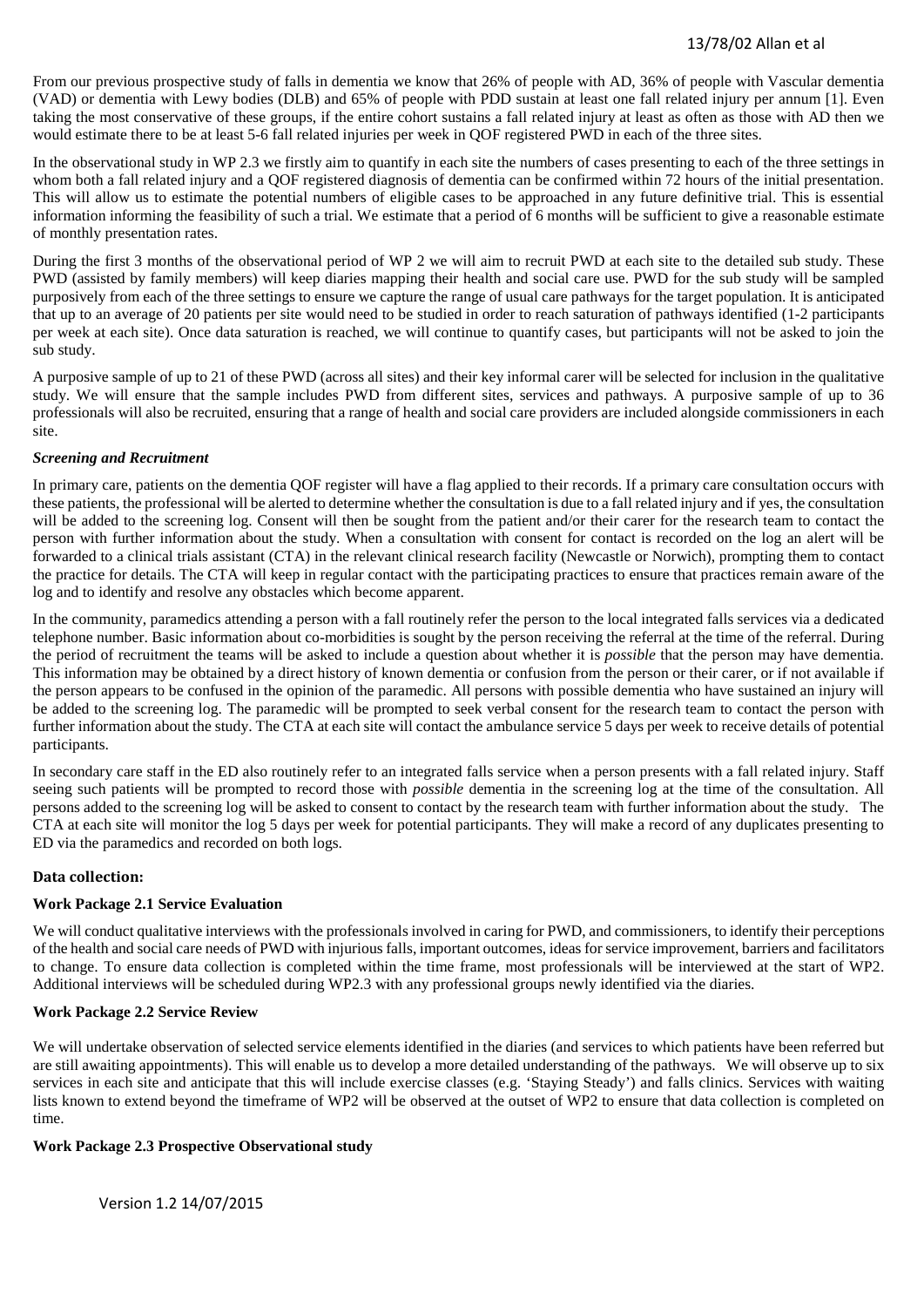A CTA in each site will maintain the screening log from the three settings. We will also monitor the referral systems of the integrated falls services in each of these areas to log cases not identified at their source of presentation. The CTA will require access to clinical notes (copies of GP records, paramedic records, ED records and acute hospital notes as appropriate) for this step. We will apply for approval by the Confidentiality Advisory Group to enable access to this confidential information. The lists of potential patients will include NHS/hospital number, date of birth and name to facilitate retrieval of notes. This information will be recorded in a separate administrative database and kept in a password protected file on a NHS Trust computer. Each patient will be allocated a unique study identifier. All data extracted from the casenotes and recorded for the study will be identified only by the unique study identifier. While access to patient identifiable information is inevitable to confirm the presence of dementia, the CTA will record only minimal information from this initial screening, using the unique study identifier to record age, sex, injury and diagnosis. The diagnosis of known dementia will be confirmed by triangulating evidence from medical notes, the medication history, mental health trust registers and GP QOF registers. Where the patient is not on the QOF register but other information suggests they should be the GP will be asked to review the patient's Read codes and advise whether they believe the register should be revised to include the patient. For those PWD who have not given consent to contact by the research team the only data to be retained will be age, gender, confirmed diagnosis of dementia and type of injury.

Where a PWD has given permission (or their carer in cases where the patient lacks capacity to do so) for direct contact by the research team, the most appropriate route of contact for that patient will have been sought by the health professional seeking consent. A clinical research nurse will use these details to contact the PWD and/or carer as soon as possible and within at most 72 hours of their index fall. The nurse will arrange to visit the PWD and carer at home or in hospital if they have been admitted, to further explain the study and seek consent for participation in the sub study. PWD and their carers who agree to continue to the sub study will be asked undertake a prospective diary exercise for 12 weeks. For those who are admitted to hospital we will estimate their service usage during the admission from a review of hospital records; following discharge we will ask such participants to keep diaries of their ongoing service usage.

The nurse will obtain the patient's medical history, medication history, dementia subtype and further details of the type and code of injury, location and circumstances of the fall, early treatment, any referral made by the attending professional and involvement of a carer, using a structured proforma. The use of the diaries will be explained and patients will be asked whether they would additionally be willing to take part in a qualitative interview.

#### *Diaries*

The design of the diaries will be based upon those used in our previous study of falls in PWD; these were successfully completed by the majority of participants with return rates over 80%. Each diary will cover a period of 4 weeks and entries are made daily if an event occurs; at the end of each diary the next will be sent with a pre-paid return envelope. In the event of non-return the project administrator will contact the participant by telephone. Event data collected in the diary will be a record of each contact with a health or social care professional, whether in the home or at GP surgery, hospital or clinic and records of any further falls or injuries. This will enable us to track the care pathways followed by the participants. Services identified will be contacted and data collected regarding staffing levels and training in dementia care. Where PWD have been seen by a falls service the medical notes will be examined to identify specific components of falls prevention which have been received.

#### *Health Economic data*

The information from the diaries tracking service usage will be used to pilot the collection of health economic data. This information will be used to help design the service utilisation data collection tool for the economic analysis. The diaries will be constructed in a way to collect all relevant information on service use while not overburdening PWD and their carers. By collecting data prospectively on a daily basis the possibility of recall bias will be reduced (potentially an issue when dealing with PWD).

#### *Qualitative study*

We will conduct semi-structured interviews with approximately 21 patient-carer dyads (divided between each setting). Where possible we will interview patients and carers separately, however, we recognise that some patients will prefer a joint interview. Interviews will take no longer than 60 minutes and will be audio recorded, transcribed verbatim and analysed thematically using the constant comparative approach. Interviews will include questions to explore PWD and carer perceptions of their care needs, whether they were met, what might have been improved and what outcomes were important to them. Outcomes to be considered for inclusion in discussions will cover the domains included by the most relevant publications we have found on the COMET initiative database: the ProFaNE Consensus on a common outcome data set for fall injury prevention trials[26] (domains include falls, injuries, psychological consequences of falling, HRQoL, physical activity) and those identified by the European Consensus on outcome measures for psychosocial intervention research in dementia care[27] (domains include patient mood, quality of life, activities of daily living and behaviour, and carer mood and carer burden). Other domains may be identified by our PPI panel and the participants themselves. The timing of the interviews will vary according to the complexity of the pathway. For patients with minor injurious falls where no or minimal follow-up is anticipated, we will aim to interview patients as soon as possible after the index fall to maximise recall. Where patients receive a number of interventions some will be interviewed towards the end of the pathway to try to obtain a holistic view of the care received, others will be interviewed as soon as possible after specific interventions to explore these in more detail.

## *Consent procedures*

Version 1.2 14/07/2015 The participants will also be required to give informed consent to participation in accordance with the declaration of Helsinki. Due to the nature of dementia, some participants may lack the capacity to give full informed consent. In this case we will follow the provisions of the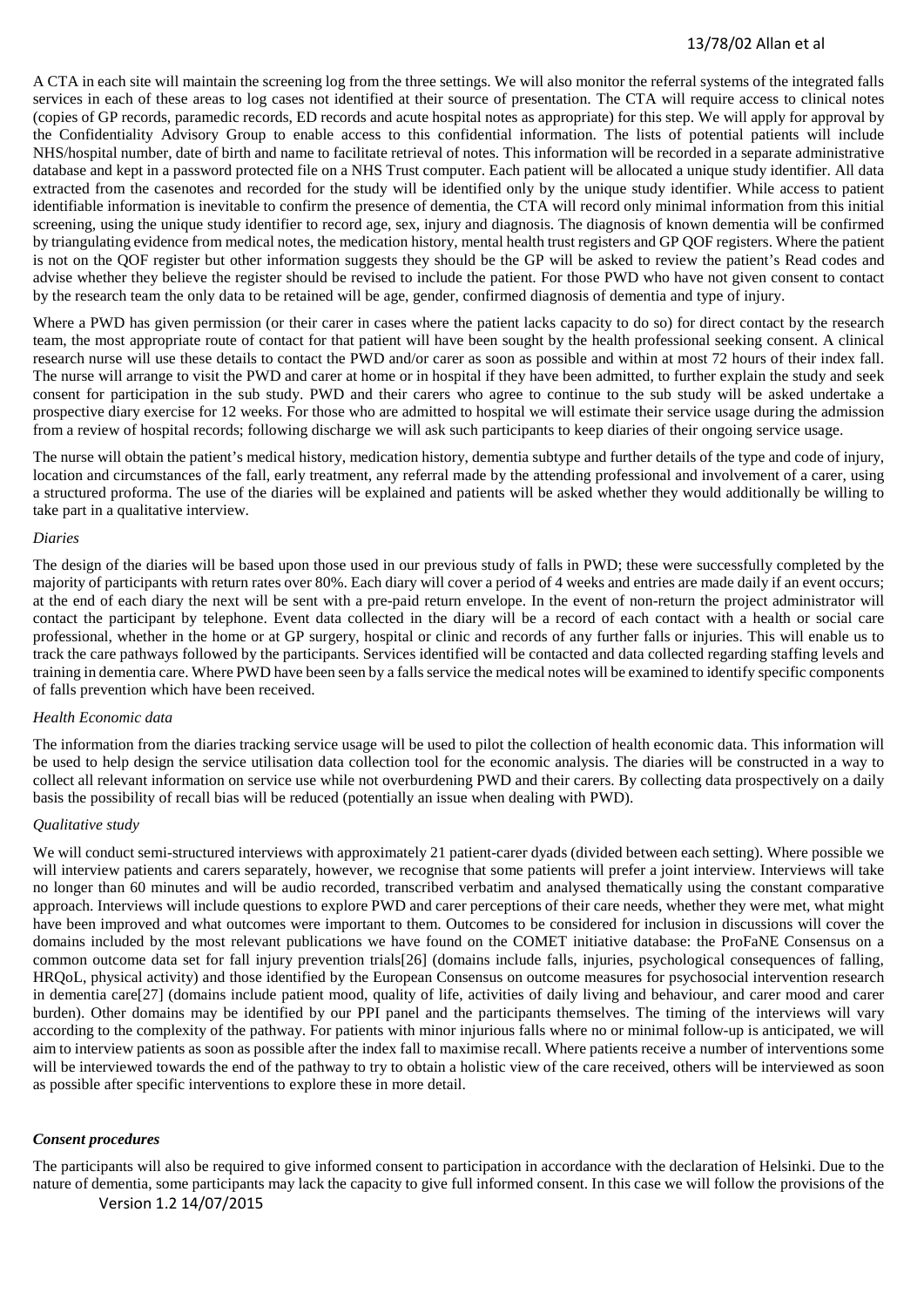## 13/78/02 Allan et al

Mental Capacity Act (2005). Participants will be asked to give consent appropriate to their level of understanding, ranging from written informed consent to account being taken of verbal and non−verbal communication in determining willingness to participate. In those individuals found to be without capacity to give full informed consent, the research nurse will identify a personal or nominated consultee and seek their advice regarding participation. Any patient appearing distressed by participation or withdrawing consent will be excluded from the study without prejudice to clinical care.

#### **Data analysis:**

Participant characteristics will be analysed using descriptive statistics. Monthly presentation rates of potentially eligible participants will be calculated for each setting and compared between sites, giving an estimate of the potential future demand for an effective complex intervention within the NHS. The proportion of potentially eligible participants consenting to initial contact and then to full participation in the sub study will be calculated, giving an indication of likely recruitment rates to WP4 and any future clinical trial.

#### *Diaries*

The diaries will be analysed quantitatively and thematically. The proportion of PWD admitted to hospital, procedures performed and length of stay will be quantified and differences in patient characteristics will be compared with those not admitted. The proportion of PWD receiving individual components of a multifactorial falls prevention intervention will be calculated. Thematic analysis will identify the most common trajectories through the available services and these will be compared with participant characteristics, by setting of recruitment and between research sites. Staffing levels and education in dementia care will be compared by site and category of service.

#### *Health Economic data*

Data on the diaries will be used to identify the types of services used. The data will not be summarised as descriptive statistics rather the data will be summarised as a set of headings e.g. GP consultations, occupational therapy visits, etc. These data will be used to construct a data collection tool for use in WP4. The data collection tool will be constructed in a way to collect all relevant information on use of services (i.e resource use) while not overburdening participants.

#### *Qualitative study*

The interview transcripts and field notes from observation will form the formal data for analysis. The constant comparative method of analysis will be used with an iterative process of data collection and analysis. This will allow initial themes and ideas to be explored in more depth in subsequent interviews and observation. Data collection and analysis will be informed by Normalization Process Theory (NPT); this provides a framework for assessing the likelihood of a new intervention or practice becoming embedded into routine clinical practice[29]. This theory is increasingly being used in studies of the implementation of interventions in health care [\(www.normalizationprocess.org\)](http://www.normalizationprocess.org/) including active (STRIDE study, HTA ref 09/70/04; CB, SWP) and published studies from the current applicants.

The data analysis will be summarised in reports for the expert members of the Consensus and also in a format accessible to PPI members of the panel. Reports will summarise: the numbers of PWD presenting to health services with a fall related injury in 3 different UK sites and proportions presenting to each type of service and admitted to hospital, the current observed UK care pathways of PWD sustaining fall related injuries, the patients' and carers' perceptions of their experiences and best practice examples and the views of key professional views on how to improve practice and overcome barriers to implementation of new interventions. These reports will be sent to the panel for review in advance of the first meeting.

## **Work package 3:**

## **Health technologies being designed:**

In WP3 we will convene a consensus panel to review the findings of the prior work packages. The panel will be made up of 10 expert health and social care professionals and members of our PPI panel. They will use the information from WPs 1 and 2 to make recommendations regarding the design of the complex intervention. They will assess, discuss and make recommendations regarding the feasibility of recruiting participants to a future definitive trial. If feasible, they will make recommendations as to the setting for recruitment, the content of the intervention and the outcome measures to be recorded. A fully manualised description of the intervention and accompanying training materials will then be produced by the research team.

## **Design and theoretical/conceptual framework:**

The recommendations of the panel regarding the design of the intervention will be assimilated using methods of the RAND Nominal Group Technique (NGT-R, also known as the modified Delphi panel approach). NGT-R uses structured interaction within a group and is commonly applied when decisions and care needs are complex and the evidence base is limited. This approach will ensure the design of the new intervention takes account of the full range of stakeholders' views and not just the views of the research team. The panel will meet twice: initially to discuss the evidence presented from WPs 1 and 2 and secondly to review the manualised procedures for the trial. Between the two meetings online surveys will be used to undertake the structured interactions required to achieve consensus on the design and setting of the intervention in WP 4 and the content of the manualised procedures for delivery and outcome measurement. The research team will develop manuals for the intervention as themes emerge from the Delphi panel. A further qualitative study will present the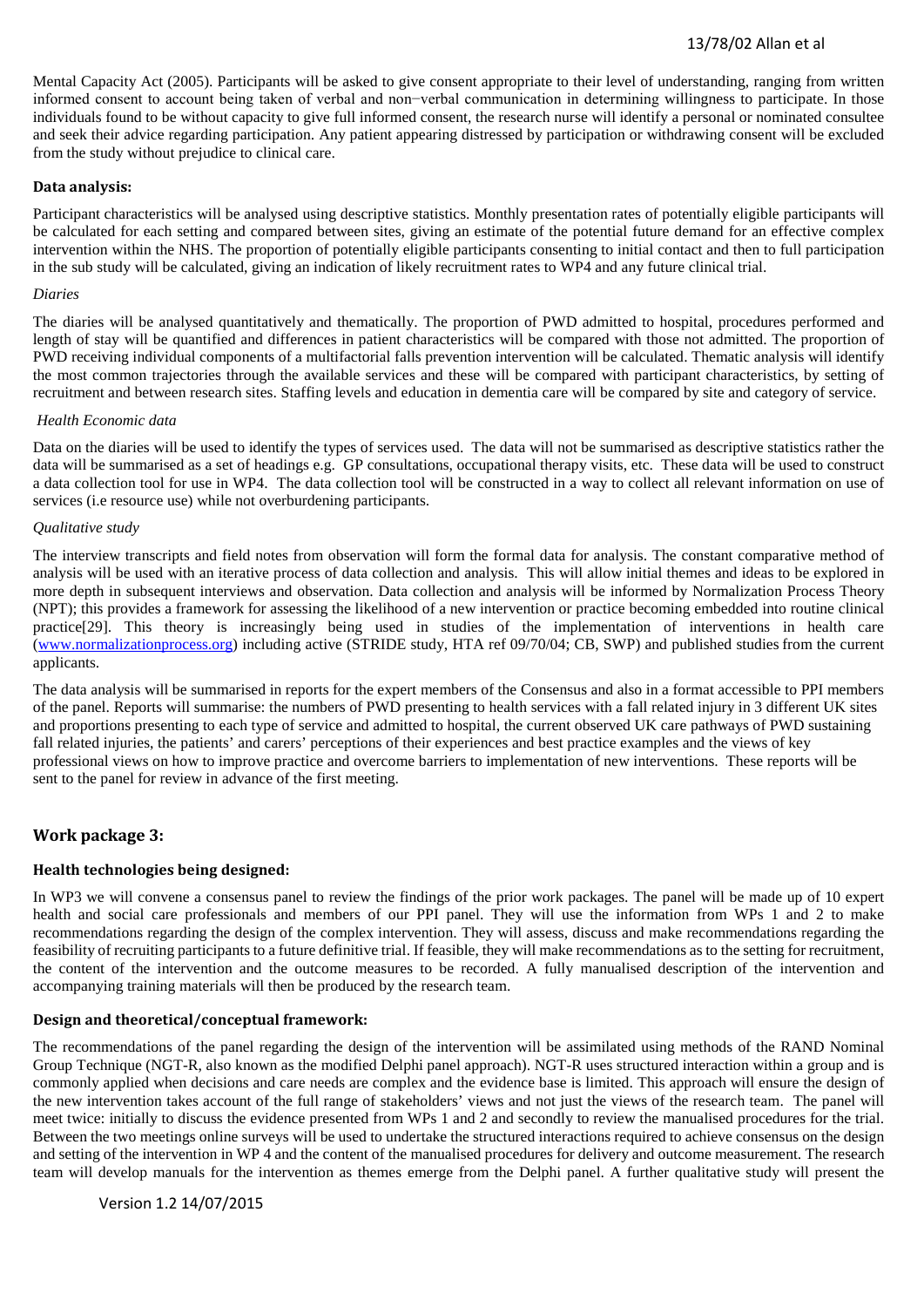manuals back to with a range of stakeholders including those identified in WP2 to explore the acceptability of the proposed intervention before it is finalised for WP4.

## **Data collection and analysis:**

#### *Delphi Panel*

The panel will meet to discuss the findings of the reports, firstly from WP1 then WP2. Members will split into groups and notes of the discussions at each table will be taken by a facilitator from the research team. Groups will then report back to each other and areas of initial agreement and dissent will be identified. Following the first meeting the research team will summarise the discussions of the panel and circulate prior to the first Delphi round. Member will then be invited to complete up to 3 rounds of structured surveys via the project website. Members will be asked to respond to specific questions about whether the recruitment to WP4 and any subsequent trial is feasible, in which setting a trial should aim to recruit participants, components of the complex intervention and suitable outcome measures, including HRQoL for health economic analysis. There will be opportunity to give brief reasons for their decisions. After each round the research team will summarise comments and present these together with the proportion agreeing with each question back to the panel. Members will then have the opportunity to revise their responses at each round until a majority consensus for each specific questions is reached and a draft trial manual will be produced for the second meeting.

#### *Qualitative study*

We will invite up to six patient/carer dyads who participated in WP2 to take part in a further interview to review and discuss the proposed intervention. The consent form for WP2 will ask permission to contact the patient/carer again regarding WP3; a separate consent form will be completed at the time of WP3 for this part of the study. We will seek feedback on the proposed intervention via a focus group with a range of professionals who participated in WP2 at each site. Up to six individual interviews will also be conducted with key professionals from WP2 who are unable to attend a focus group. Interviews and focus groups will be transcribed verbatim for analysis. The interviews and focus groups will explore the acceptability of the proposed intervention to stakeholders and the 'fit' of the intervention within the organisation and delivery of existing services. They may also highlight new potential barriers and facilitators which will inform the final version of the intervention.

A written summary of key comments from the consultations with stakeholders will be provided for the second meeting of the consensus panel. The focus groups and interviews will be transcribed and anonymised for subsequent integrative analysis with WP4 data. Analysis of the qualitative data will follow the same procedures as outlined for WP2.

At the second meeting of the panel the manuals and summary of consultations will be considered by the panel. Discussions will be facilitated and notes taken as at the first meeting. The comments of the panel will be considered by the research team and the trial manual will be adjusted as necessary. The materials and patient information sheets will be then submitted for ethical review. At this point we will be able to finalise the costs of the intervention in WP4 and we will submit these to the NIHR for final approval.

## **Work package 4:**

#### **Health technologies being assessed:**

Once a new intervention is designed it needs to be assessed in a phased approach, via pilot studies which explore the feasibility of implementation and address any uncertainties in design. In WP4 we will undertake a rehearsal of the intervention in a pilot study. We will assess the feasibility of participant recruitment to a clinical trial of the health intervention, assess the fidelity of delivery of the intervention, assess variability of delivery between sites and assess the feasibility of outcome measurement. In a qualitative study we will assess the factors influencing the acceptability and implementation of the intervention. The evidence from WP 4 will be used to make recommendations regarding any necessary changes in the design of the intervention which would be required before planning a definitive evaluation of the intervention.

#### **Design and theoretical/conceptual framework:**

WP4 will test the procedures for implementation of the intervention and measurement of outcomes recommended in WP3, in the form of a pre-trial evaluation. We will test the feasibility of delivery of the intervention within present NHS structures, and test acceptability, adherence to delivery of the intervention and outcome measurement.

A qualitative study will be performed using NPT to assess factors influencing the acceptability and implementation of the intervention.

#### **Target population:** as WP 2

#### **Inclusion/Exclusion Criteria:** as WP 2

## **Setting/context:**

In WP 4 we will again undertake our research at each of the three sites, but the final decision regarding the settings to be included at each site will be determined by the consensus panel in WP 3. This may include one, two or all of the settings studied in WP 2.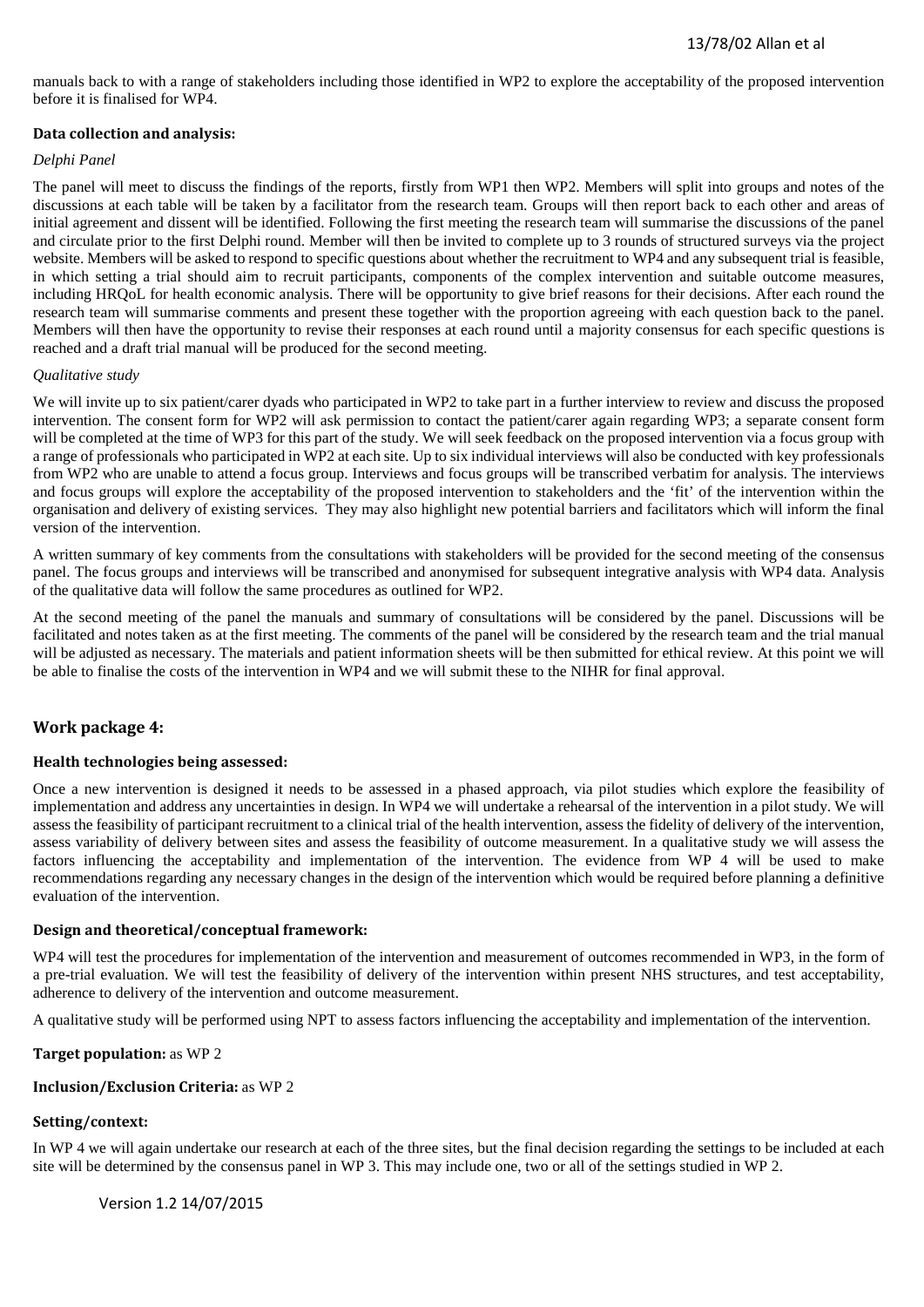#### **Sampling:**

In WP 4 we will aim to recruit a total of 15 participants in each site over a period of 2 months (2 participants per week per site). We anticipate that the panel would consider this recruitment rate to be the minimum required to justify a subsequent definitive trial. Recruitment and consent procedures will be as for WP2.

## **Data collection:**

Following recruitment and consent a clinical research nurse will obtain the patient's medical history, medication history, dementia subtype and further details of the type and code of injury, location and circumstances of the fall, early treatment, any referral made by the attending professional and involvement of a carer, using a structured proforma as in WP2. Diaries will be used as in WP2, including any adjustments made to the design as a result of our analysis and the views of the consensus panel. The use of the diaries will be explained by the nurse and patients will be asked whether they would additionally be willing to take part in a qualitative interview regarding their experiences of the intervention. The intervention will be delivered according to the manuals developed in WP3. The manuals will be developed to facilitate collection of clinical data relevant to each component included in the intervention. Depending on the intensity of the intervention we may need to collect data regarding delivery of the intervention in different ways. In the case of a low intensity intervention, data regarding health care treatment may be taken solely from the diaries and review of medical notes. In this case measurement of fidelity of the intervention would be based upon records of delivery of any face to face education, completion of interactive materials and assessment of staff knowledge and attitudes towards PWD. In the case of a medium intensity observation, research staff delivering a consultative service will keep structured records of recommendations made and medical notes will be reviewed to assess compliance with recommendations. In the case of a high intensity intervention we would anticipate that clinical staff would be trained in the delivery of multiple components using a structured manual with associated proformas to record delivery of each component. In this case we will assess delivery of each component against the structured advice; e.g. if a medication review is required to identify medications which might exacerbate confusion, we will check whether all known culprit medications were identified and either stopped or a reason for the variance recorded.

#### *Primary and secondary outcomes*

The procedures for collection of data for primary and secondary outcomes will depend upon the outcomes chosen and may include patient and/or carer related outcomes using structured questionnaires, or researcher or clinician rated outcomes based upon clinical assessments and measurements. Most of the dementia specific outcome domains and some fall related outcome domains identified for consideration can be assessed using validated questionnaires; e.g. mood assessed by the Cornell Depression Scale[30], activities of daily living using the Bristol ADL scale[31], behaviour using the Neuropsychiatric Inventory[32], psychological consequences of falls using the modified Falls Efficacy Scale[33]. Such questionnaires would be administered by the CTA. Outcome data related to further falls and injuries will be assessed using the diaries. The data for health economic evaluation will be collected using the service utilisation data collection tool created in WP3. This will be an integral part of the diaries used to collect information about falls.

#### *Qualitative study*

We will explore stakeholder views of the intervention through semi-structured interviews. We will interview up to five patient/carer dyads in each site; where possible arranging separate interviews with patients and carers. The timing of the interviews will be informed by the intervention; for example, if the intervention is multifaceted, then we will schedule some interviews to coincide with completion of different aspects of the intervention; this will facilitate recall of specific components by PWD. If feasible within the timeframe, we will also schedule some interviews on completion of the intervention to gain a holistic view. We will interview up to six professionals responsible for delivering the intervention; interviews will take place throughout WP4 to enable comparison of their views at the beginning and end of the pilot feasibility study and explore whether and how implementation of the intervention has changed over time. Interviews will also be conducted with up to nine colleagues and professionals in related services (three in each site). These interviews with a range of stakeholders will explore their experiences of the intervention, the 'fit' of the intervention with other services, suggested changes or improvements to the content, delivery or timing of the intervention and perceived outcomes. We will also observe training and intervention delivery if at all possible (this will depend on the nature and delivery of the intervention). We would aim to observe the delivery of all components of the intervention in all sites assuming this is logistically possible.

## **Data analysis:**

## *Delivery of the intervention, primary, secondary and health economic outcomes*

We will assess and present rates of delivery for each component of the intervention in summary and at each site.

The data collected from the pilot study will be assessed and presented as summary statistics; this will allow our results to be used for metaanalysis and systematic reviews. Our main focus will be on completion rates of the diaries and other outcomes measures. We will look at the overall response rates and the completion of each primary and secondary outcome measure and each question in the service utilisation data collection tool. This will help us identify potential issues (if any) with the data collection tools and amendments can be made accordingly. While the intervention and data collection tools are being piloted the costs associated with the intervention and resource use will be identified. This will determine the ease of cost collection for a full definitive trial.

## *Qualitative study*

All field notes and interview transcripts will be anonymised to facilitate the involvement of members of the extended team in the process of data analysis. Following the principles of the constant comparative method, we will produce a cumulative, integrative analysis which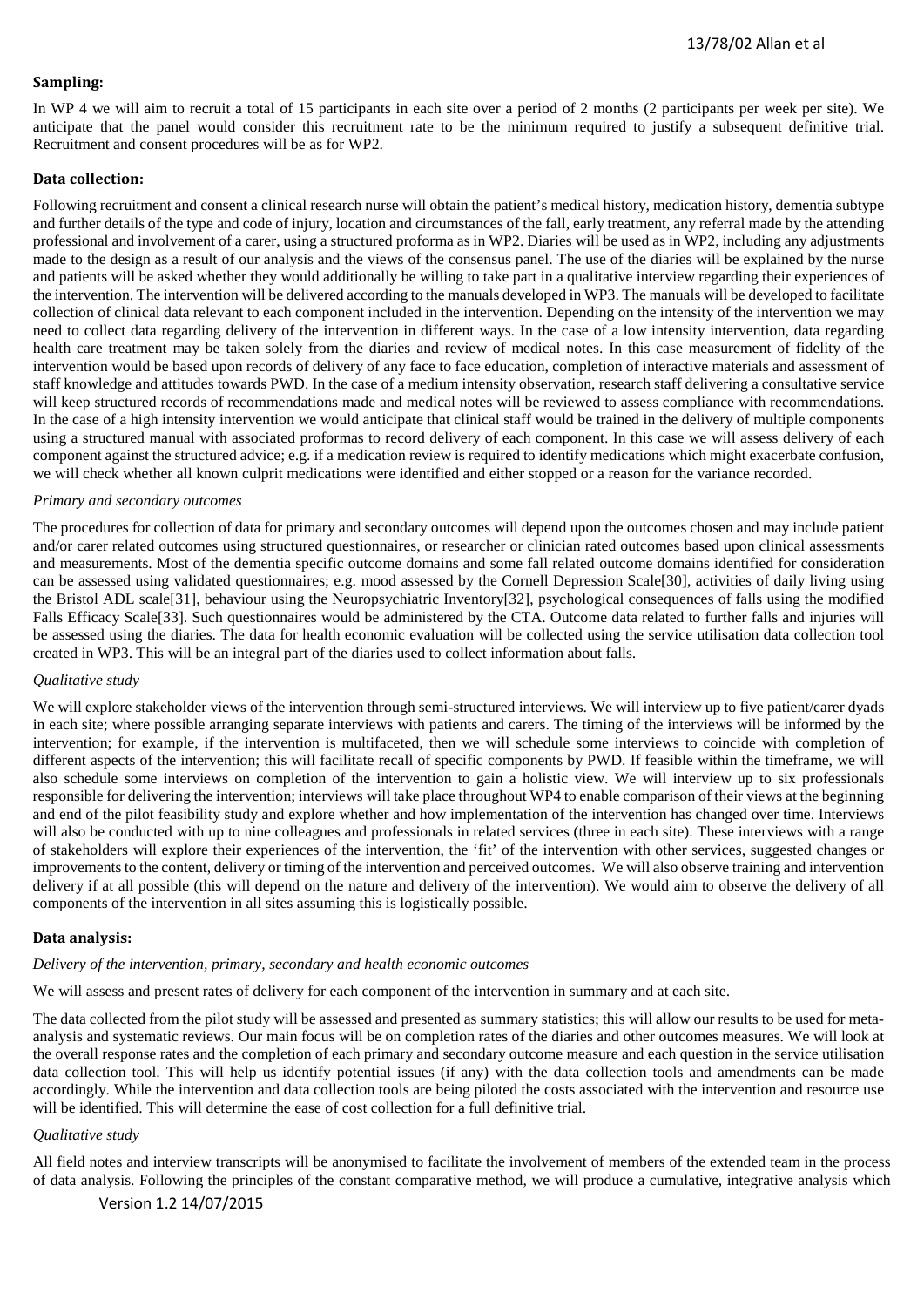includes the qualitative data from WP2, WP3 and WP4. This will provide a detailed exploration of the extent to which views on the intervention and facilitators/barriers implementation are consistent within and between stakeholder groups and with the existing care pathways identified in WP2.

Combining data from different data sets and integrating different viewpoints can be challenging. To synthesise data from different sources we will develop a common coding frame for all data, accepting that some codes may be more pertinent to some sources/perspectives than others. Our previous experience of doing this has shown that coding in this way illuminates difference or absence within the data and informs future data collection, with the coding frame being refined over time as more data are collected and analysed. NVivo, a form of data analysis software, will be used to manage data analysis.

Some data analysis clinics will also include members of the extended team (LA, LC, LR) where we will discuss findings and compare the data from different stakeholders and sites. We have used this approach in the past and found that co-investigators often provide new insights into possible interpretations of the data which can be explored in subsequent analysis and through further data collection.

The analysis will be informed by Normalization Process Theory (NPT); this provides a framework for assessing the likelihood of a new intervention or practice becoming embedded into routine clinical practice. NPT considers factors that affect implementation in relation to four key areas; how people make sense of a new practice (coherence); the willingness of people to sign-up and commit to the new practice (cognitive participation); their ability to take on the work required of the practice (collective action); and activity undertaken to monitor and review the practice (reflexive monitoring). This theory is increasingly being used in studies of the implementation of interventions in health care [\(www.normalizationprocess.org\)](http://www.normalizationprocess.org/) including active (STRIDE study, HTA ref 09/70/04; CB, SWP) and published studies from the current applicants.

#### **Final Recommendations**

The final recommendation will synthesise both the qualitative and quantitative findings from WP4. The report will identify any factors which would be likely to make a future trial unfeasible. If a trial is feasible we will make a recommendation as to the optimum design and setting for the trial and discuss potential facilitators and barriers to its completion. Where barriers are identified, we will describe any recommended changes to the procedures and manuals used in WP4. A final report will be submitted to the HTA Journal.

## **Dissemination and projected outputs:**

Our communication plan is designed to achieve maximum impact for our work among clinicians, patient groups and researchers, and so in addition to academic channels we will partner with the Alzheimer's Society and Dementia UK to develop the public/patient message. This has been critical in our previous projects in the field. We will set up a study website which will summarise the WPs to be undertaken and provide public information regarding their progress and findings.

For patients and members of the public, we will produce a programme newsletter which will be made available to participants, uploaded to the study website and made available in newsletters provided by voluntary organisations (Alzheimer's Society, Age UK). We will present our findings at DeNDRoN PPI groups and local PPI groups.

For researchers and professionals, the systematic reviews in WP 1 will be registered on the PROSPERO database of systematic reviews and progress will be reported on the website. We will also use our multidisciplinary links to publicise the findings on relevant professional websites (e.g. the British Geriatrics Society). Further links will be established as part of the WP1, where we will surveying current practice. We will disseminate the results of our study to identified links and signpost them to our website. The findings of each WP will be presented at scientific meetings and published in peer-reviewed journals. We will target open access publications to maximise availability. We will aim to present at 2 Conferences for example at the BGS and American Geriatric Association meetings.

For policy makers and commissioners, we will publish articles in appropriate periodicals and journals and provide signposting to our website. We will use our links in the Dementia Action Alliance and other voluntary organisations to identify key policy groups.

Social media- we will use Twitter to provide relevant details of any new publication, website update or new blog that the project completes. To gauge feedback, we will send a tweet that links to a research blog and ask our followers for their feedback and comments. Our university media departments Twitter will be part of our communication package.

Finally, the findings of the research will be reported in the NIHR HTA Journal, describing whether it has been possible to design an intervention which may improve outcomes for community dwelling PWD with fall related injuries. If it has been possible to design such an intervention, we will describe how recipients should be identified, describe and manualise the key components of the intervention, recommend how and where it should be delivered, and by whom. We will describe the learning needs of the professionals delivering the intervention and produce appropriate educational materials.

## **Patient and Public Involvement**

This research question addressed in this call was identified by the HTA with patient and public involvement. We have shared the brief and plans for this project with older people and carers of PWD participating in Voice North - an organisation to facilitate the involvement of the public in research and product and service development. Voice North exists to harness the skills and experience of the public- currently over 1000 people are involved from across the North East. The participants concurred with the HTA's view that this is an important area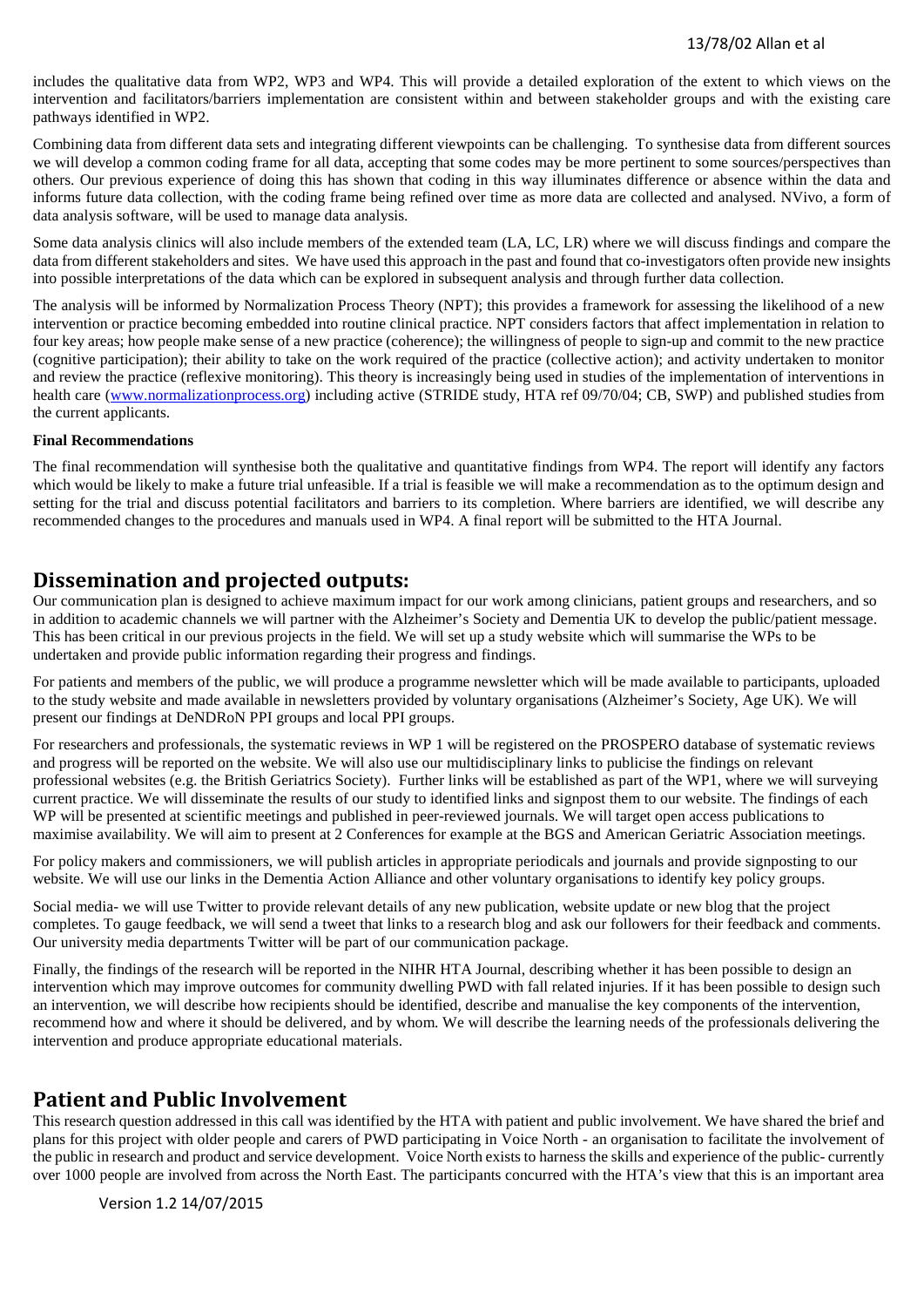for research into the care of PWD. Two participants were informal carers of PWD and one had experience of caring for their father following fall and fractured femur. The participants identified that the views of people who have been recent carers of PWD are often overlooked in this area of health care and identified them as potential sources of learning.

They also identified a potential role for PWD and carers in being part of the research team; this could be achieved by inviting PWD and carers to take part in the preparation of the evidence to be presented to the consensus panel.

The progress of this study will be overseen by a project management group and we will ensure that this group includes PWD and informal carers of PWD. Prior to undertaking the qualitative study in WP2, we will hold a focus group drawing on contacts from Voice North and DeNDRoN PPI groups to inform the range of topics to be explored in qualitative interviews. PWD and carers will also be involved in the preparation of information sheets and consent forms to be given to participants in the study and the preparation of applications for ethical approval. With appropriate training, we will invite PWD and carers to be involved in the preparation of reports on the findings of WP 2 and 3 before they are submitted to members of the consensus panel, and they will also be included in the consensus panel itself. They will be invited to contribute to any educational interventions developed as part of the pilot intervention. PWD and carers will be invited to participate in the preparation and execution of the dissemination plan, and presentation to PPI groups will be a major focus of the dissemination plan.

## **Project management**

The study will be sponsored by The Newcastle upon Tyne Hospitals NHS Foundation Trust. A formal agreement between the Sponsor and each participating site, setting out the responsibilities of Sponsor, Chief Investigator and Site, including site PI, will be in place prior to site initiation. Evidence of local approvals including NHS organisation R&D and Caldicott Guardian will be obtained prior to site initiation.

The study overall will be managed by a Project Management Group (PMG) comprising the co-investigators and chaired by the principal investigator (LMA). The database and project manager will have day to day oversight of the project with the principal investigator, while the qualitative studies will be managed by CB. Milestone progress will be reviewed on a week to week basis by LMA and CB, together with project staff, with action taken in tandem with the steering group if any deviation from milestones is anticipated. The PMG will meet in full at least once during each work package using teleconference and face-to-face meetings and every month for central staff in Newcastle throughout the course of the project.

A Trial steering committee with 75% independent membership will provide overall supervision for a trial on behalf of the Trial Sponsor and Trial Funder and to ensure that the trial is conducted to the rigorous standards set out in the Department of Health's Research Governance Framework for Health and Social Care and the Guidelines for Good Clinical Practice.

## **Approval by ethics committees**

The project requires access to clinical notes by staff outside the usual healthcare team; this requires either informed consent or approval by the Confidentiality Advisory Group (CAG). We will apply for CAG approval for the screening element of WP2 and 4. The lists of potential patients will include NHS/hospital number, date of birth and name to facilitate retrieval of notes. This information will be recorded in a separate administrative database and kept in a password protected file on a NHS Trust computer. Each patient will be allocated a unique study identifier. All data extracted from the casenotes and recorded for the study will be identified only by the unique study identifier. While access to patient identifiable information is inevitable to confirm the presence of dementia, we will record only minimal information from this initial screening, using the unique study identifier to record age, sex and diagnosis. All staff responsible for note screening and review will have undergone appropriate training and will work to established codes of conduct.

For participants in the sub study we will obtain informed consent. Due to the nature of dementia, some participants may lack the capacity to give full informed consent. To protect these participants we will comply with the terms of the Mental Capacity Act (2005). In this case participants will be asked to give consent appropriate to their level of understanding, ranging from written informed consent to account being taken of verbal and non−verbal communication in determining willingness to participate. In those individuals found to be without capacity to give full informed consent, the research nurse will identify a personal or nominated consultee and seek their advice regarding participation. Any patient appearing distressed by participation or withdrawing consent will be excluded from the study without prejudice to clinical care.

# **Funding Acknowledgement:**

This project was funded by the National Institute for Health Research Health Technology Assessment Programme project number 13/78/02.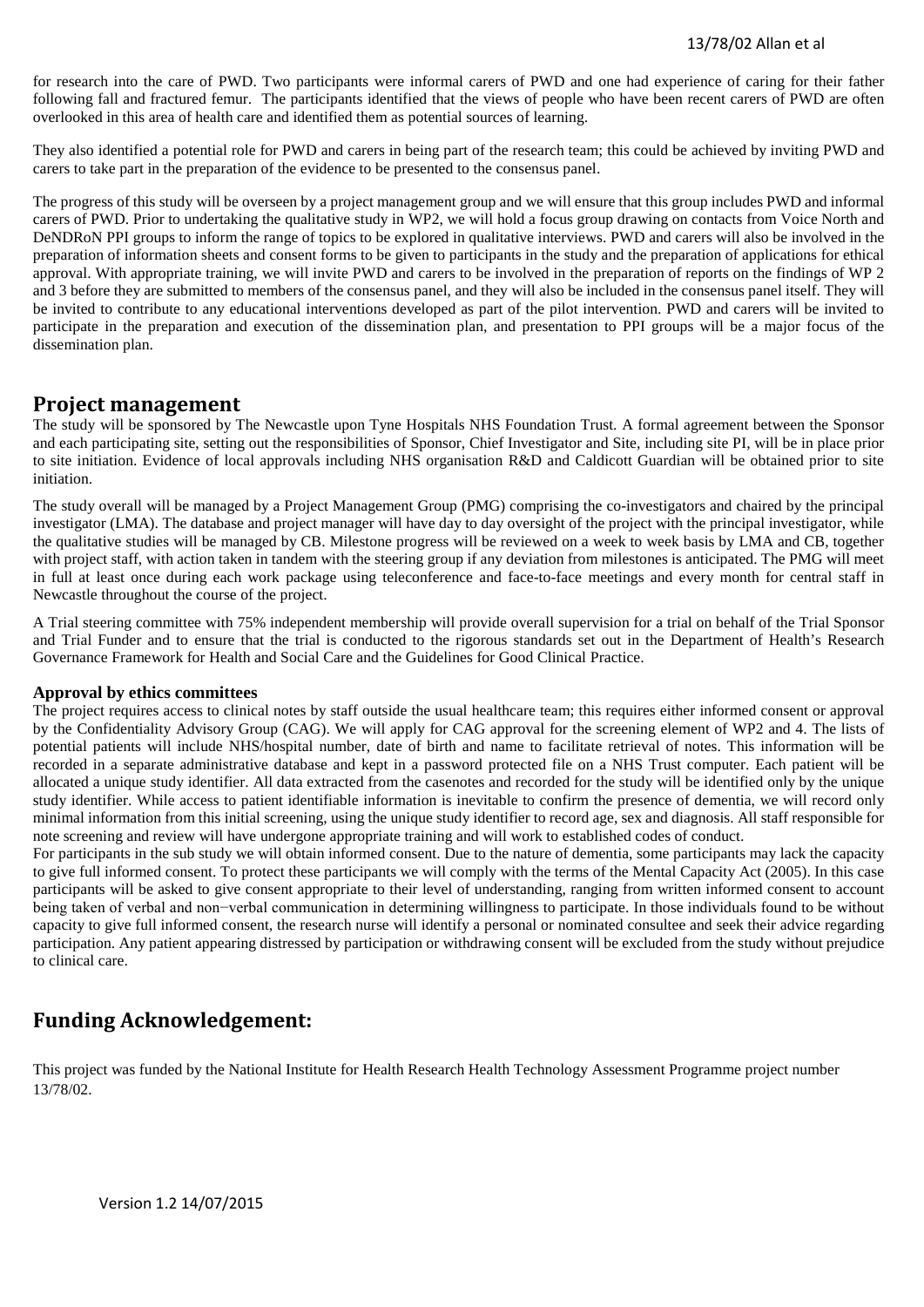# **Plan of investigation and timetable:**

| ---- -- --- · -- <del>--</del> o |   |                | -------- |                | $\overline{20}15$ |           |        |              |                           |                 |    |    |                 | 2016 |              |           |              |           |    | 2017    |             |   |              |     |  |          | 2018         |   |                            |  |  |             |     |  |             |
|----------------------------------|---|----------------|----------|----------------|-------------------|-----------|--------|--------------|---------------------------|-----------------|----|----|-----------------|------|--------------|-----------|--------------|-----------|----|---------|-------------|---|--------------|-----|--|----------|--------------|---|----------------------------|--|--|-------------|-----|--|-------------|
|                                  |   |                |          |                |                   |           |        |              |                           |                 |    |    |                 |      |              |           |              |           |    |         |             |   |              |     |  |          |              |   |                            |  |  |             |     |  |             |
| Date (Year)                      |   |                |          |                |                   |           |        |              |                           |                 |    |    |                 |      |              |           |              |           |    | O N D J |             |   |              |     |  |          |              |   |                            |  |  |             |     |  |             |
|                                  | J |                | A        | S              | $\overline{O}$    | ${\bf N}$ | D      | $\mathbf{J}$ | $\boldsymbol{\mathrm{F}}$ | M               | A  | M  |                 | J    | $\mathbf{A}$ | ${\bf S}$ | $\mathbf{O}$ | ${\bf N}$ | D  | J       | $\mathbf F$ | M | $\mathbf{A}$ | M J |  |          | $\mathbf{A}$ | S |                            |  |  | $\mathbf F$ | N A |  | $\mathbf N$ |
| Date (Month)                     |   |                |          |                |                   |           |        |              |                           |                 |    |    |                 |      |              |           |              |           |    |         |             |   |              |     |  |          |              |   |                            |  |  |             |     |  |             |
| <b>Month</b>                     |   | $\overline{2}$ | 3        | $\overline{4}$ | 5                 | 6         | $\tau$ | 8            | 9                         | 10 <sup>1</sup> | 11 | 12 | $\overline{13}$ | 14   | 15           | 16        | 17           | 18        | 19 | 20      | 21          |   | 222 23       | 24  |  | 25 26 27 |              |   | 28 29 30 31 32 33 34 35 36 |  |  |             |     |  |             |
|                                  |   |                |          |                |                   |           |        |              |                           |                 |    |    |                 |      |              |           |              |           |    |         |             |   |              |     |  |          |              |   |                            |  |  |             |     |  |             |
| of project                       |   |                |          |                |                   |           |        |              |                           |                 |    |    |                 |      |              |           |              |           |    |         |             |   |              |     |  |          |              |   |                            |  |  |             |     |  |             |
| <b>WP1 Literatu</b>              |   |                |          |                |                   |           |        |              |                           |                 |    |    |                 |      |              |           |              |           |    |         |             |   |              |     |  |          |              |   |                            |  |  |             |     |  |             |
| review                           |   |                |          |                |                   |           |        |              |                           |                 |    |    |                 |      |              |           |              |           |    |         |             |   |              |     |  |          |              |   |                            |  |  |             |     |  |             |
| WP2                              |   |                |          |                |                   |           |        |              |                           |                 |    |    |                 |      |              |           |              |           |    |         |             |   |              |     |  |          |              |   |                            |  |  |             |     |  |             |
|                                  |   |                |          |                |                   |           |        |              |                           |                 |    |    |                 |      |              |           |              |           |    |         |             |   |              |     |  |          |              |   |                            |  |  |             |     |  |             |
| Understandir                     |   |                |          |                |                   |           |        |              |                           |                 |    |    |                 |      |              |           |              |           |    |         |             |   |              |     |  |          |              |   |                            |  |  |             |     |  |             |
| current pract                    |   |                |          |                |                   |           |        |              |                           |                 |    |    |                 |      |              |           |              |           |    |         |             |   |              |     |  |          |              |   |                            |  |  |             |     |  |             |
| Set up study, st                 |   |                |          |                |                   |           |        |              |                           |                 |    |    |                 |      |              |           |              |           |    |         |             |   |              |     |  |          |              |   |                            |  |  |             |     |  |             |
| recruitment, an                  |   |                |          |                |                   |           |        |              |                           |                 |    |    |                 |      |              |           |              |           |    |         |             |   |              |     |  |          |              |   |                            |  |  |             |     |  |             |
| approvals                        |   |                |          |                |                   |           |        |              |                           |                 |    |    |                 |      |              |           |              |           |    |         |             |   |              |     |  |          |              |   |                            |  |  |             |     |  |             |
| 1. WP 2.1 Serv.                  |   |                |          |                |                   |           |        |              |                           |                 |    |    |                 |      |              |           |              |           |    |         |             |   |              |     |  |          |              |   |                            |  |  |             |     |  |             |
| evaluati                         |   |                |          |                |                   |           |        |              |                           |                 |    |    |                 |      |              |           |              |           |    |         |             |   |              |     |  |          |              |   |                            |  |  |             |     |  |             |
| (Univer<br>ethical               |   |                |          |                |                   |           |        |              |                           |                 |    |    |                 |      |              |           |              |           |    |         |             |   |              |     |  |          |              |   |                            |  |  |             |     |  |             |
| 2. WP 2.2 Obta                   |   |                |          |                |                   |           |        |              |                           |                 |    |    |                 |      |              |           |              |           |    |         |             |   |              |     |  |          |              |   |                            |  |  |             |     |  |             |
| Ethical approval:                |   |                |          |                |                   |           |        |              |                           |                 |    |    |                 |      |              |           |              |           |    |         |             |   |              |     |  |          |              |   |                            |  |  |             |     |  |             |
| ref: 192785                      |   |                |          |                |                   |           |        |              |                           |                 |    |    |                 |      |              |           |              |           |    |         |             |   |              |     |  |          |              |   |                            |  |  |             |     |  |             |
| 3. WP 2.2 Com                    |   |                |          |                |                   |           |        |              |                           |                 |    |    |                 |      |              |           |              |           |    |         |             |   |              |     |  |          |              |   |                            |  |  |             |     |  |             |
| observations                     |   |                |          |                |                   |           |        |              |                           |                 |    |    |                 |      |              |           |              |           |    |         |             |   |              |     |  |          |              |   |                            |  |  |             |     |  |             |
| existing serv.                   |   |                |          |                |                   |           |        |              |                           |                 |    |    |                 |      |              |           |              |           |    |         |             |   |              |     |  |          |              |   |                            |  |  |             |     |  |             |
| (IRAS ref 19278:                 |   |                |          |                |                   |           |        |              |                           |                 |    |    |                 |      |              |           |              |           |    |         |             |   |              |     |  |          |              |   |                            |  |  |             |     |  |             |
| 4. WP 2.3 Obta                   |   |                |          |                |                   |           |        |              |                           |                 |    |    |                 |      |              |           |              |           |    |         |             |   |              |     |  |          |              |   |                            |  |  |             |     |  |             |
| regulato                         |   |                |          |                |                   |           |        |              |                           |                 |    |    |                 |      |              |           |              |           |    |         |             |   |              |     |  |          |              |   |                            |  |  |             |     |  |             |
| approva<br>ref:183               |   |                |          |                |                   |           |        |              |                           |                 |    |    |                 |      |              |           |              |           |    |         |             |   |              |     |  |          |              |   |                            |  |  |             |     |  |             |
| 5. WP 2.3 Com                    |   |                |          |                |                   |           |        |              |                           |                 |    |    |                 |      |              |           |              |           |    |         |             |   |              |     |  |          |              |   |                            |  |  |             |     |  |             |
| Prospective                      |   |                |          |                |                   |           |        |              |                           |                 |    |    |                 |      |              |           |              |           |    |         |             |   |              |     |  |          |              |   |                            |  |  |             |     |  |             |
| Observational                    |   |                |          |                |                   |           |        |              |                           |                 |    |    |                 |      |              |           |              |           |    |         |             |   |              |     |  |          |              |   |                            |  |  |             |     |  |             |
| (IRAS ref 18384                  |   |                |          |                |                   |           |        |              |                           |                 |    |    |                 |      |              |           |              |           |    |         |             |   |              |     |  |          |              |   |                            |  |  |             |     |  |             |
| 6. Write up fir                  |   |                |          |                |                   |           |        |              |                           |                 |    |    |                 |      |              |           |              |           |    |         |             |   |              |     |  |          |              |   |                            |  |  |             |     |  |             |
| for consensus                    |   |                |          |                |                   |           |        |              |                           |                 |    |    |                 |      |              |           |              |           |    |         |             |   |              |     |  |          |              |   |                            |  |  |             |     |  |             |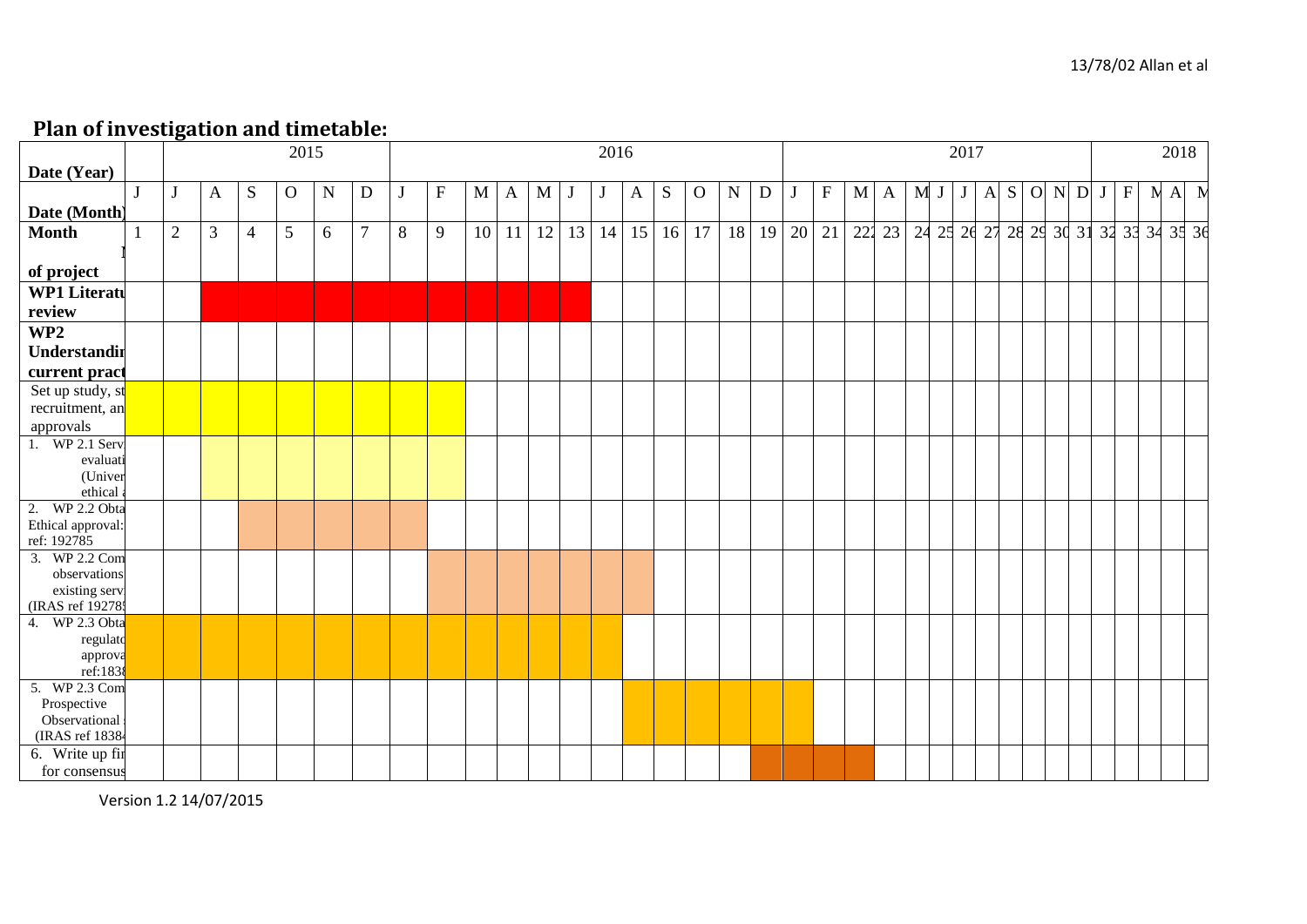## 13/78/02 Allan et al

|                     |                |                |                | 2015     |   |                | 2016<br>2017 |                           |    |    |             |                          |    |    |           |             |           | 2018        |       |                           |             |    |  |                |   |   |   |                |   |              |              |             |                                        |              |             |
|---------------------|----------------|----------------|----------------|----------|---|----------------|--------------|---------------------------|----|----|-------------|--------------------------|----|----|-----------|-------------|-----------|-------------|-------|---------------------------|-------------|----|--|----------------|---|---|---|----------------|---|--------------|--------------|-------------|----------------------------------------|--------------|-------------|
| Date (Year)         |                |                |                |          |   |                |              |                           |    |    |             |                          |    |    |           |             |           |             |       |                           |             |    |  |                |   |   |   |                |   |              |              |             |                                        |              |             |
|                     | J              | A              | S              | $\Omega$ | N | D              | J            | $\boldsymbol{\mathrm{F}}$ | M  | A  | $\mathbf M$ | $\overline{\phantom{a}}$ | J  | A  | ${\bf S}$ | $\mathbf O$ | ${\bf N}$ | $\mathbf D$ |       | $\boldsymbol{\mathrm{F}}$ | $\mathbf M$ | A  |  | M <sub>J</sub> | J | A | S | $\overline{O}$ | N | $\mathbf{D}$ | $\mathbf{J}$ | $\mathbf F$ | $\mathbf{N}$                           | $\mathbf{A}$ | $\mathbf N$ |
| Date (Month)        |                |                |                |          |   |                |              |                           |    |    |             |                          |    |    |           |             |           |             |       |                           |             |    |  |                |   |   |   |                |   |              |              |             |                                        |              |             |
| <b>Month</b>        | $\overline{2}$ | $\mathfrak{Z}$ | $\overline{4}$ | 5        | 6 | $\overline{7}$ | 8            | 9                         | 10 | 11 | 12          | 13                       | 14 | 15 | 16        | 17          | 18        | 19          | 20 21 |                           | 222         | 23 |  |                |   |   |   |                |   |              |              |             | 24 25 26 27 28 29 30 31 32 33 34 35 36 |              |             |
|                     |                |                |                |          |   |                |              |                           |    |    |             |                          |    |    |           |             |           |             |       |                           |             |    |  |                |   |   |   |                |   |              |              |             |                                        |              |             |
| of project          |                |                |                |          |   |                |              |                           |    |    |             |                          |    |    |           |             |           |             |       |                           |             |    |  |                |   |   |   |                |   |              |              |             |                                        |              |             |
| <b>WP3</b> Interver |                |                |                |          |   |                |              |                           |    |    |             |                          |    |    |           |             |           |             |       |                           |             |    |  |                |   |   |   |                |   |              |              |             |                                        |              |             |
| development         |                |                |                |          |   |                |              |                           |    |    |             |                          |    |    |           |             |           |             |       |                           |             |    |  |                |   |   |   |                |   |              |              |             |                                        |              |             |
| validation          |                |                |                |          |   |                |              |                           |    |    |             |                          |    |    |           |             |           |             |       |                           |             |    |  |                |   |   |   |                |   |              |              |             |                                        |              |             |
| 1. Appoint par      |                |                |                |          |   |                |              |                           |    |    |             |                          |    |    |           |             |           |             |       |                           |             |    |  |                |   |   |   |                |   |              |              |             |                                        |              |             |
| 2. Consensus        |                |                |                |          |   |                |              |                           |    |    |             |                          |    |    |           |             |           |             |       |                           |             |    |  |                |   |   |   |                |   |              |              |             |                                        |              |             |
| meets               |                |                |                |          |   |                |              |                           |    |    |             |                          |    |    |           |             |           |             |       |                           |             |    |  |                |   |   |   |                |   |              |              |             |                                        |              |             |
| 3. Proposed         |                |                |                |          |   |                |              |                           |    |    |             |                          |    |    |           |             |           |             |       |                           |             |    |  |                |   |   |   |                |   |              |              |             |                                        |              |             |
| intervention        |                |                |                |          |   |                |              |                           |    |    |             |                          |    |    |           |             |           |             |       |                           |             |    |  |                |   |   |   |                |   |              |              |             |                                        |              |             |
| presented to        |                |                |                |          |   |                |              |                           |    |    |             |                          |    |    |           |             |           |             |       |                           |             |    |  |                |   |   |   |                |   |              |              |             |                                        |              |             |
| stakeholders        |                |                |                |          |   |                |              |                           |    |    |             |                          |    |    |           |             |           |             |       |                           |             |    |  |                |   |   |   |                |   |              |              |             |                                        |              |             |
| 4. Finalise         |                |                |                |          |   |                |              |                           |    |    |             |                          |    |    |           |             |           |             |       |                           |             |    |  |                |   |   |   |                |   |              |              |             |                                        |              |             |
| intervention f      |                |                |                |          |   |                |              |                           |    |    |             |                          |    |    |           |             |           |             |       |                           |             |    |  |                |   |   |   |                |   |              |              |             |                                        |              |             |
| obtain approv       |                |                |                |          |   |                |              |                           |    |    |             |                          |    |    |           |             |           |             |       |                           |             |    |  |                |   |   |   |                |   |              |              |             |                                        |              |             |
| WP4 Pilot           |                |                |                |          |   |                |              |                           |    |    |             |                          |    |    |           |             |           |             |       |                           |             |    |  |                |   |   |   |                |   |              |              |             |                                        |              |             |
| implementati        |                |                |                |          |   |                |              |                           |    |    |             |                          |    |    |           |             |           |             |       |                           |             |    |  |                |   |   |   |                |   |              |              |             |                                        |              |             |
| 1. Participant      |                |                |                |          |   |                |              |                           |    |    |             |                          |    |    |           |             |           |             |       |                           |             |    |  |                |   |   |   |                |   |              |              |             |                                        |              |             |
| enrolment and       |                |                |                |          |   |                |              |                           |    |    |             |                          |    |    |           |             |           |             |       |                           |             |    |  |                |   |   |   |                |   |              |              |             |                                        |              |             |
| baseline asses      |                |                |                |          |   |                |              |                           |    |    |             |                          |    |    |           |             |           |             |       |                           |             |    |  |                |   |   |   |                |   |              |              |             |                                        |              |             |
| Follow<br>2.        |                |                |                |          |   |                |              |                           |    |    |             |                          |    |    |           |             |           |             |       |                           |             |    |  |                |   |   |   |                |   |              |              |             |                                        |              |             |
| assessments         |                |                |                |          |   |                |              |                           |    |    |             |                          |    |    |           |             |           |             |       |                           |             |    |  |                |   |   |   |                |   |              |              |             |                                        |              |             |
| 3.<br>Proces        |                |                |                |          |   |                |              |                           |    |    |             |                          |    |    |           |             |           |             |       |                           |             |    |  |                |   |   |   |                |   |              |              |             |                                        |              |             |
| evaluation          |                |                |                |          |   |                |              |                           |    |    |             |                          |    |    |           |             |           |             |       |                           |             |    |  |                |   |   |   |                |   |              |              |             |                                        |              |             |
| Write up and        |                |                |                |          |   |                |              |                           |    |    |             |                          |    |    |           |             |           |             |       |                           |             |    |  |                |   |   |   |                |   |              |              |             |                                        |              |             |
| dissemination       |                |                |                |          |   |                |              |                           |    |    |             |                          |    |    |           |             |           |             |       |                           |             |    |  |                |   |   |   |                |   |              |              |             |                                        |              |             |

**Expected Outputs**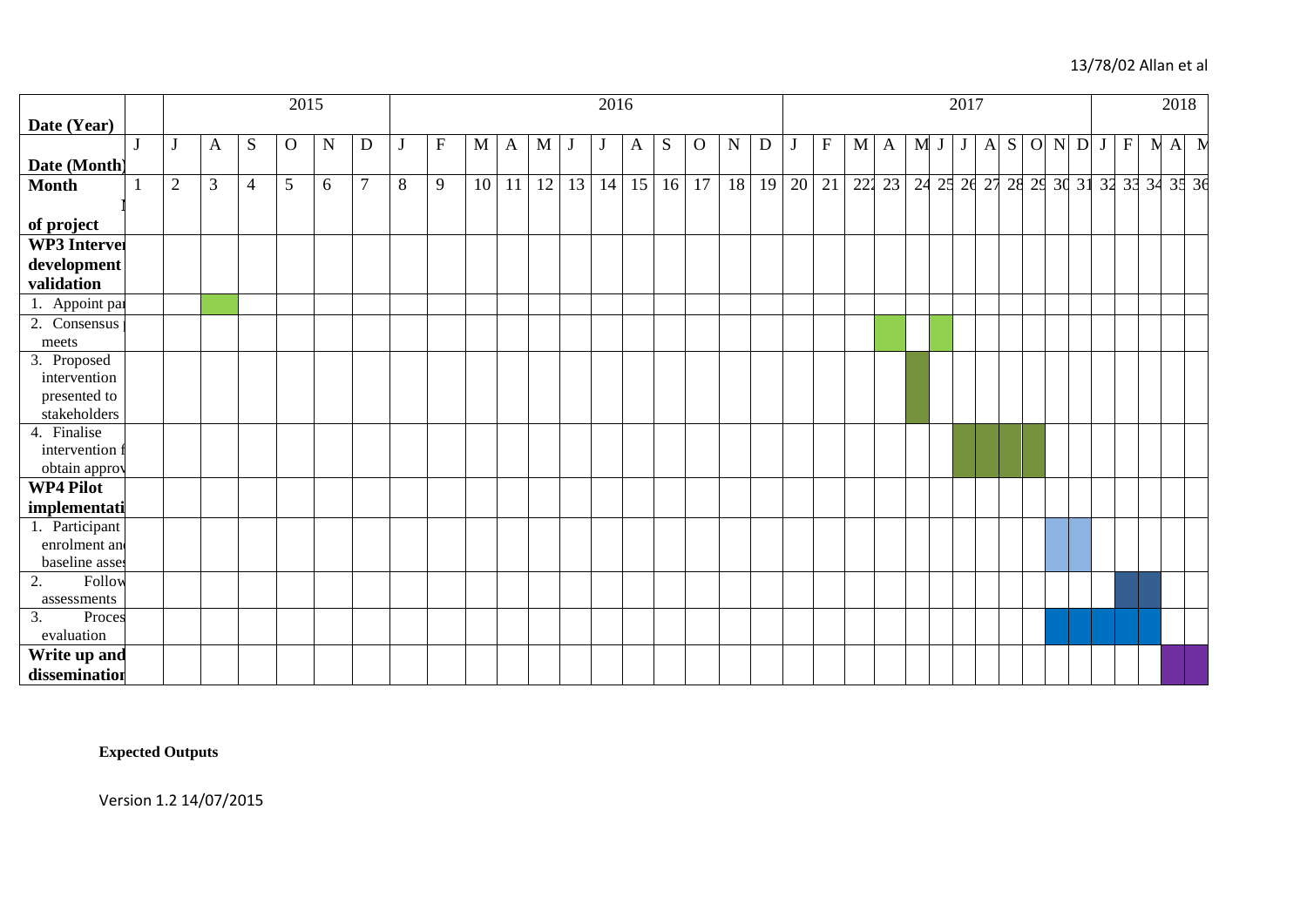Work package 1: Literature review by month 13

- Summaries of current evidence and guidelines supporting best practice
- Identification of potential components of a complex intervention to improve outcomes of fall related injury in PWD
- Conference presentation
- Peer reviewed publication

Work package 2: Understanding current practice by month 22

• Report of the numbers of PWD presenting to health services with a fall related injury in 3 different UK sites and proportions presenting to each type of service and admitted to hospital

- Summaries of current observed UK care pathways of PWD sustaining fall related injuries
- Report of patients' and carers' perceptions of their experiences and best practice
- Report of key professional views on how to improve practice and overcome barriers to implementation of new interventions
- Conference presentation
- Peer reviewed publication

Work package 3: Intervention development and validation by month 27

- Consensus report on the optimal components of a pilot complex intervention to improve outcomes of fall related injury in PWD, description of primary, secondary and health economic outcomes to be measured and recommendation regarding the trial setting
- Education manuals for delivery of the recommended pilot intervention
- Report of patients', carers' and professionals' perceptions of the proposed pilot intervention
- Peer reviewed publication

Work package 4: Pilot implementation of the intervention by month 36

- Identification of difficulties with the delivery of the intervention and collection of outcome data
- Summary statistics of completeness of outcome data
- Evaluation of whether staff behaviour has changed
- Narrative account of the pilot intervention with qualitative data on experiences and perceptions of patients, carers and professionals
- Conference presentation
- Peer reviewed publication
- Report to HTA Journal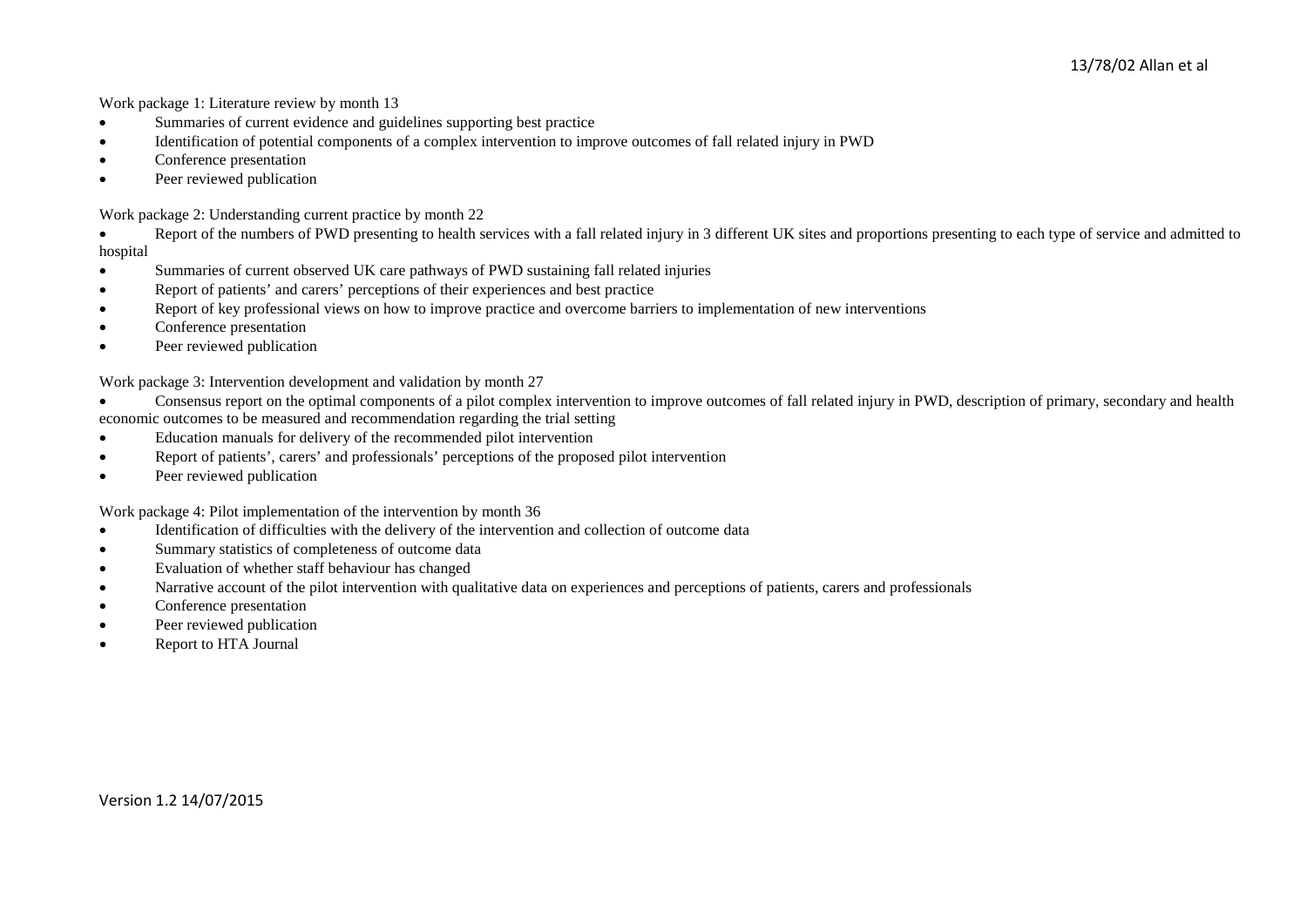## **Appendix 1**

The appropriate Read codes for adding a person to a GP dementia QOF register have been described by Russell et al [34]and are available at: <http://bmjopen.bmj.com/content/suppl/2013/12/20/bmjopen-2013-004023.DC1.html>

Where some diagnostic data are available the codes **Eu00.** can be used for Alzheimer's disease, **Eu002** for mixed dementia, and **Eu01.** for vascular dementia. All others can be given **Eu02z.**

## **Recommended READ codes**

| <b>ICD</b>   | <b>Diagnosis</b>                                                              | <b>READ</b>  |
|--------------|-------------------------------------------------------------------------------|--------------|
| <b>F00</b>   | Dementia in Alzheimer's disease                                               | Eu00.        |
| <b>F00.2</b> | Dementia in Alzheimer's disease, atypical or mixed type<br>("Mixed Dementia") | <b>Eu002</b> |
| <b>F01</b>   | Vascular dementia                                                             | Eu01.        |
| <b>F03</b>   | Unspecified dementia                                                          | Eu02z        |

Where detailed information on subtype of dementia is available, then the READ codes below can be used. This matches ICD10 codes to recognised general practice dementia READ codes.

## **All READ codes**

| ICD <sub>10</sub>  | <b>Diagnosis</b>                                                                                                                                                                                                                              | <b>READ</b>                                        |
|--------------------|-----------------------------------------------------------------------------------------------------------------------------------------------------------------------------------------------------------------------------------------------|----------------------------------------------------|
| F <sub>00</sub>    | Dementia in Alzheimer's disease                                                                                                                                                                                                               | Eu00.                                              |
| F00.0              | Dementia in Alzheimer's disease with early onset                                                                                                                                                                                              | $Eu$ 000                                           |
| F <sub>00.1</sub>  | Dementia in Alzheimer's disease with late onset                                                                                                                                                                                               | Eu001                                              |
| F <sub>0</sub> 0.2 | Dementia in Alzheimer's disease, atypical or mixed type                                                                                                                                                                                       | Eu002                                              |
| F <sub>00.9</sub>  | Dementia in Alzheimer's disease, unspecified                                                                                                                                                                                                  | Eu00z                                              |
| F <sub>01</sub>    | Vascular dementia<br>Arteriosceloritic dementia                                                                                                                                                                                               | $Eu01$ .<br>E004                                   |
| F <sub>01.1</sub>  | Multi-infarct dementia                                                                                                                                                                                                                        | Eu <sub>011</sub>                                  |
| F <sub>01.2</sub>  | Subcortical vascular dementia                                                                                                                                                                                                                 | Eu012                                              |
| F <sub>01.3</sub>  | Mixed cortical and subcortical vascular dementia                                                                                                                                                                                              | Eu013                                              |
| F <sub>01.8</sub>  | Other vascular dementia                                                                                                                                                                                                                       | Eu01y                                              |
| F <sub>01.9</sub>  | Vascular dementia, unspecified<br>Uncomplicated arteriosclerotic dementia<br>Arteriosclerotic dementia with delirium<br>Arteriosclerotic dementia with paranoia<br>Arteriosclerotic dementia with depression<br>Arteriosclerotic dementia NOS | Eu01z<br>E0040<br>E0041<br>E0042<br>E0043<br>E004z |
| F <sub>02</sub>    | Dementia in other diseases classified elsewhere                                                                                                                                                                                               | Eu02.                                              |
| F02.0              | Dementia in Pick's disease                                                                                                                                                                                                                    | Eu020                                              |
| F <sub>02.1</sub>  | Dementia in Creutzfeldt-Jakob disease                                                                                                                                                                                                         | Eu021                                              |
| F <sub>02.2</sub>  | Dementia in Huntingdon's disease                                                                                                                                                                                                              | Eu022                                              |